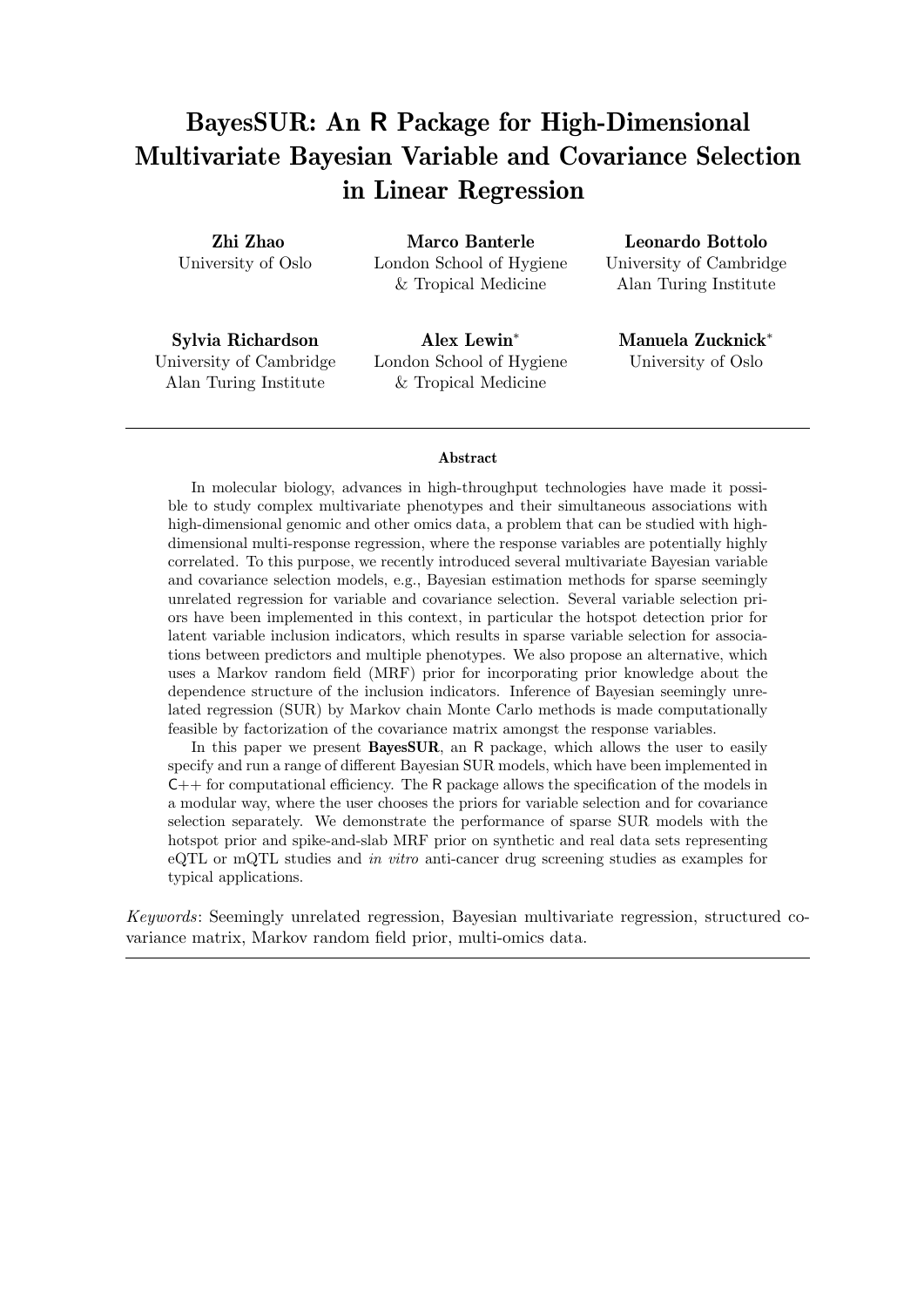# 1. Introduction

With the development of high-throughput technologies in molecular biology, the large-scale molecular characterization of biological samples has become common-place, for example by genome-wide measurement of gene expression, single nucleotide polymorphisms (SNP) or CpG methylation status. Other complex phenotypes, for example, pharmacological profiling from large-scale cancer drug screens, are also measured in order to guide personalized cancer therapies [\(Garnett, Edelman, Heidorn, Greenman, Dastur, Lau, Greninger, Thompson,](#page-25-0) [Luo, Soares, Liu](#page-25-0) *et al.* [2012;](#page-25-0) [Barretina, Caponigro, Stransky, Venkatesan, Margolin, Kim,](#page-25-1) [Wilson, Lehar, Kryukov, Sonkin](#page-25-1) *et al.* [2012;](#page-25-1) [Gray and Mills 2015\)](#page-26-0). The analysis of joint associations between multiple correlated phenotypes and high-dimensional molecular features is challenging.

When multiple phenotypes and high-dimensional genomic information are jointly analyzed, the Bayesian framework allows to specify in a flexible manner the complex relationships between the highly structured data sets. Much work has been done in this area in recent years. Our software package BayesSUR [\(Banterle, Zhao, and Lewin 2021\)](#page-25-2) gathers together several models that we have proposed for high-dimensional regression of multiple responses and also introduces a novel model, allowing for different priors for variable selection in the regression models and for different assumptions about the dependence structure between responses.

Bayesian variable selection uses latent indicator variables to explicitly add or remove predictors in each regression during the model search. Here, as we consider simultaneously many predictors and several responses, we have a matrix of variable selection indicators. Different variable selection priors have been proposed in the literature. For example, [Jia](#page-26-1) [and Xu](#page-26-1) [\(2007\)](#page-26-1) mapped multiple phenotypes to genetic markers (i.e., expression quantitative trait loci, eQTL) using the spike-and-slab prior and hyper predictor-effect prior. [Liquet,](#page-26-2) [Mengersen, Pettitt, and Sutton](#page-26-2) [\(2017\)](#page-26-2) incorporated group structures of multiple predictors via a (multivariate) spike-and-slab prior. The corresponding R (R [Core Team 2021\)](#page-27-0) package MBSGS [\(Liquet and Sutton 2017\)](#page-26-3) is available from the Comprehensive R Archive Network (CRAN) at <https://CRAN.R-project.org/package=MBSGS>. [Bottolo, Petretto, Blankenberg,](#page-25-3) [Cambien, Cook, Tiret, and Richardson](#page-25-3) [\(2011\)](#page-25-3) and [Lewin, Saadi, Peters, Moreno-Moral,](#page-26-4) [Lee, Smith, Petretto, Bottolo, and Richardson](#page-26-4) [\(2015b\)](#page-26-4) further proposed the hotspot prior for variable selection in multivariate regression, in which the probability of association between the predictors and responses is decomposed multiplicatively into predictor and response random effects. This prior is implemented in a multivariate Bayesian hierarchical regression setup in the software R2HESS [\(Lewin, Campanella, Saadi, Liquet, and Chadeau-](#page-26-5)[Hyam 2015a\)](#page-26-5), available from <https://www.mrc-bsu.cam.ac.uk/software/>. [Lee, Tadesse,](#page-26-6) [Baccarelli, Schwartz, and Coull](#page-26-6) [\(2017\)](#page-26-6) used the Markov random field (MRF) prior to encourage joint selection of the same variable across several correlated response variables. Their C-based R package mBvs [\(Lee, Tadesse, Coull, and Starr 2021\)](#page-26-7) is available from CRAN (<https://CRAN.R-project.org/package=mBvs>).

For high-dimensional predictors and multivariate responses, the space of models is very large. To overcome the infeasibility of the enumerated model space for the MCMC samplers in the high-dimensional situation, [Bottolo and Richardson](#page-25-4) [\(2010\)](#page-25-4) proposed an evolutionary stochastic search (ESS) algorithm based on evolutionary Monte Carlo. This sampler has been extended in a number of situations and efficient implementation of ESS for multivariate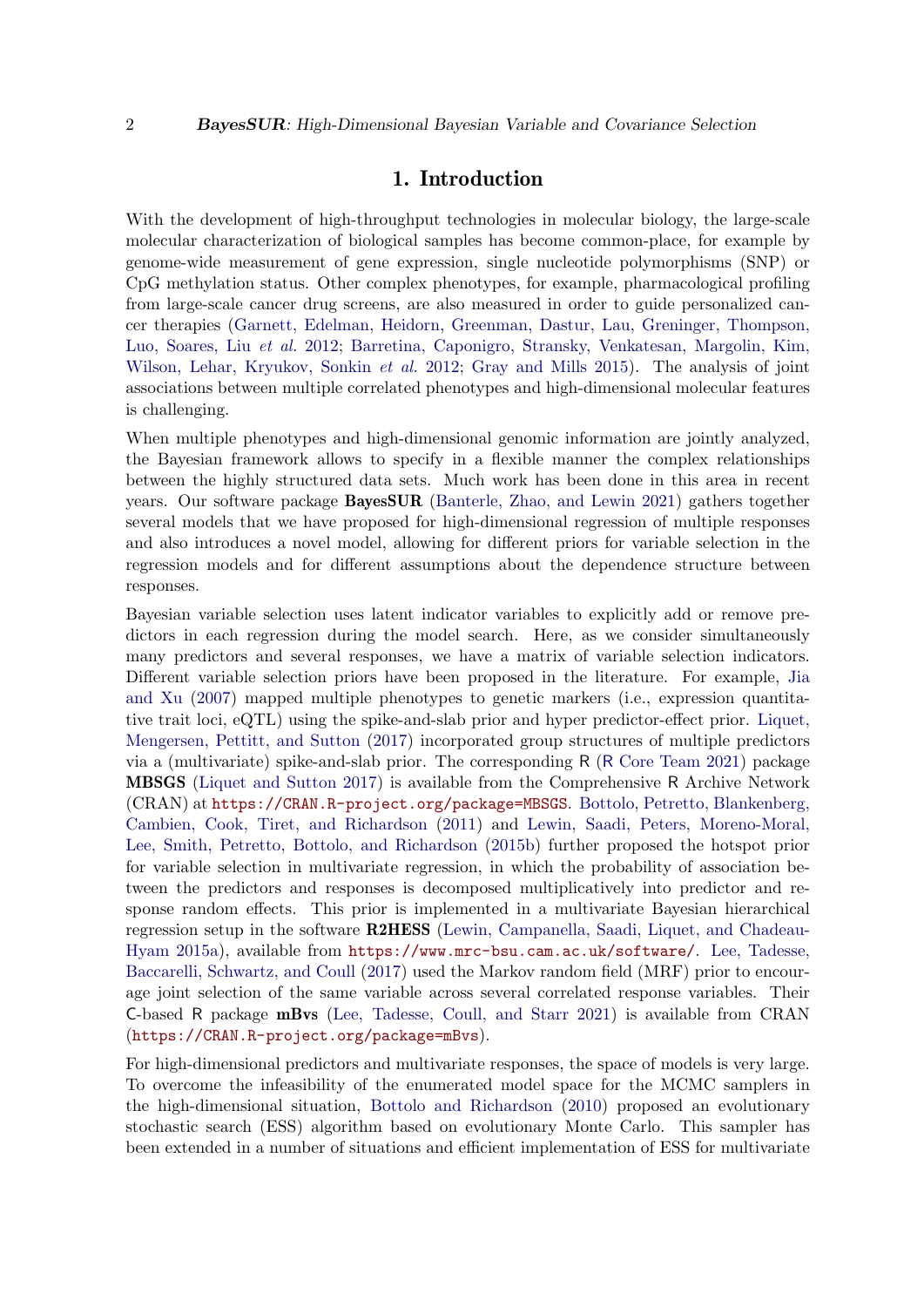Bayesian hierarchical regression has been provided by the  $C++$ -based R package R2GUESS [\(Liquet, Bottolo, Campanella, Richardson, and Chadeau-Hyam 2016\)](#page-26-8). [Richardson, Bottolo,](#page-27-1) [and Rosenthal](#page-27-1) [\(2011\)](#page-27-1) proposed a new model and computationally efficient hierarchical evolutionary stochastic search algorithm (HESS) for multi-response (i.e., multivariate) regression which assumes independence between residuals across responses and is implemented in the R2HESS package. [Petretto, Bottolo, Langley, Heinig, Mcdermott-Roe, Sarwar, Pravenec,](#page-27-2) [Hubner, Aitman, Cook, and Richardson](#page-27-2) [\(2010\)](#page-27-2) used the inverse Wishart prior on the covariance matrix of residuals in order to do simultaneous analysis of multiple response variables allowing for correlations in response residuals, for more moderate sized data sets.

In order to analyze larger numbers of response variables, yet retain the ability to estimate dependence structures between them, sparsity can be introduced into the residual covariances, as well as into the regression model selection. [Holmes, Denison, and Mallick](#page-26-9) [\(2002\)](#page-26-9) adapted seemingly unrelated regression (SUR) to the Bayesian framework and used a Markov chain Monte Carlo (MCMC) algorithm for the analytically intractable posterior inference. The hyper-inverse Wishart prior has been used to learn a sparser graph structure for the covariance matrix of high-dimensional variables [\(Carvalho, Massam, and West 2007;](#page-25-5) [Wang 2010;](#page-27-3) [Bhadra and Mallick 2013\)](#page-25-6), thus performing covariance selection. However, these approaches are not computationally feasible if the number of input variables is very large. [Bottolo, Ban-](#page-25-7)terle, Richardson, Ala-Korpela, Järvelin, and Lewin [\(2021\)](#page-25-7) recently developed a Bayesian variable selection model which employs the hotspot prior for variable selection, learns a structured covariance matrix and implements the ESS algorithm in the SUR framework to further improve computational efficiency.

The BayesSUR package implements many of these possible choices for high-dimensional multiresponse regressions by allowing the user to choose among three different prior structures for the residual covariance matrix and among three priors for the joint distribution of the variable selection indicators. This includes a novel model setup, where the MRF prior for incorporating prior knowledge about the dependence structure of the inclusion indicators is combined with Bayesian SUR models [\(Zhao, Banterle, Lewin, and Zucknick 2021\)](#page-27-4). BayesSUR employs ESS as a basic variable selection algorithm.

## 2. Models specification

<span id="page-2-0"></span>The BayesSUR package fits a Bayesian seemingly unrelated regression model with a number of options for variable selection, and where the covariance matrix structure is allowed to be diagonal, dense or sparse. It encompasses three classes of Bayesian multi-response linear regression models: hierarchical related regressions (HRR, [Richardson](#page-27-1) *et al.* [2011\)](#page-27-1), dense and sparse seemingly unrelated regressions (dSUR and SSUR, [Bottolo](#page-25-7) *et al.* [2021\)](#page-25-7), and the structured seemingly unrelated regression, which makes use of a Markov random field (MRF) prior [\(Zhao](#page-27-4) *et al.* [2021\)](#page-27-4).

The regression model is written as

$$
\mathbf{Y} = \mathbf{X}\mathbf{B} + \mathbf{U},
$$
  
vec(**U**) ~  $\mathcal{N}(\mathbf{0}, C \otimes \mathbb{I}_n),$  (1)

where Y is a  $n \times s$  matrix of outcome variables with  $s \times s$  covariance matrix C, X is a  $n \times p$ matrix of predictors for all outcomes,  $\bm{B}$  is a  $p \times s$  matrix of regression coefficients, U is the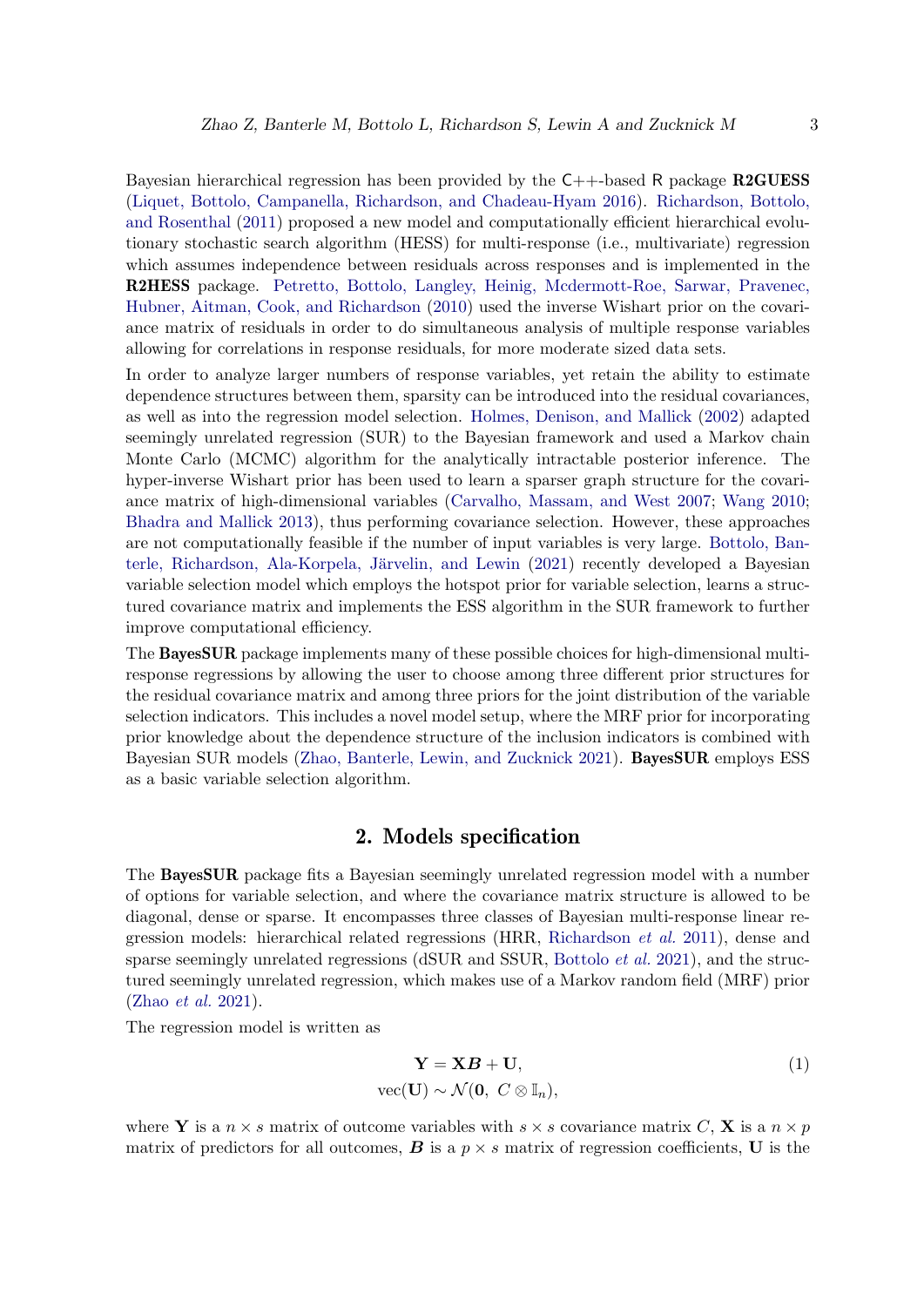|                                      | $\gamma_{ik} \sim \text{Bernoulli}$ | $\gamma_{ik} \sim$ Hotspot | $\gamma \sim \text{MRF}$ |
|--------------------------------------|-------------------------------------|----------------------------|--------------------------|
| $C \sim \text{indep}$                | HRR-B                               | HRR-H                      | HRR-M                    |
| $C \sim \mathcal{IW}$                | dSUR-B                              | $dSUR-H$                   | dSUR-M                   |
| $C \sim H \mathcal{I} \mathcal{W}_G$ | <b>SSUR-B</b>                       | SSUR-H                     | <b>SSUR-M</b>            |

<span id="page-3-0"></span>Table 1: Nine models across three priors of C by three priors of  $\Gamma$ .

matrix of residuals, vec(·) indicates the vectorization of a matrix,  $\mathcal{N}(\mu, \Sigma)$  denotes a normal distribution with mean vector  $\mu$  and covariance matrix  $\Sigma$ , 0 denotes a column vector with all elements zero,  $\otimes$  is the Kronecker product and  $\mathbb{I}_n$  is the identity matrix of size  $n \times n$ .

We use a binary latent indicator matrix  $\mathbf{\Gamma} = {\gamma_{jk}}$  to perform variable selection. A spikeand-slab prior is used to find a sparse relevant subset of predictors that explain the variability of **Y**: conditional on  $\gamma_{jk} = 0$   $(j = 1, \dots, p$  and  $k = 1, \dots, s$ ) we set  $\beta_{jk} = 0$  and conditional on  $\gamma_{ik} = 1$  regression coefficients follow a diffuse normal distribution:

$$
\beta_{\gamma} \sim \mathcal{N}\left(0, W_{\gamma}^{-1}\right),\tag{2}
$$

where  $\beta = \text{vec}(\mathbf{B}), \gamma = \text{vec}(\mathbf{\Gamma}), \beta_{\gamma}$  consists of the selected regression coefficients only (i.e., where  $\gamma_{jk} = 1$ , and likewise  $W_{\gamma}$  is the sub-matrix of W formed by the corresponding selected coefficients.

The precision matrix  $W$  is generally decomposed into a shrinkage coefficient and a matrix that governs the covariance structure of the regression coefficients. Here we use  $W = w^{-1} \mathbb{I}_{sp}$ , meaning that all the regression coefficients are *a priori* independent, with an inverse gamma hyperprior on the shrinkage coefficient w, i.e.,  $w \sim \mathcal{IGamma}(a_w, b_w)$ . The binary latent indicator matrix  $\Gamma$  has three possible options for priors: the independent hierarchical Bernoulli prior, the hotspot prior and the MRF prior. The covariance matrix  $C$  also has three possible options for priors: the independent inverse gamma prior, the inverse Wishart prior and hyper-inverse Wishart prior. Thus, we consider nine possible models (Table [1\)](#page-3-0) across all combinations of three priors for C and three priors for  $\Gamma$ .

### <span id="page-3-2"></span>2.1. Hierarchical related regression (HRR)

The hierarchical related regression model assumes that  $C$  is a diagonal matrix

$$
C = \begin{pmatrix} \sigma_1^2 & \cdots & 0 \\ & \ddots & \\ 0 & \cdots & \sigma_s^2 \end{pmatrix},
$$
 (3)

which translates into conditional independence between the multiple response variables, so the likelihood factorizes across responses. An inverse gamma prior is specified for the residual covariance, i.e.,  $\sigma_k^2 \sim \mathcal{IGamma}(a_{\sigma}, b_{\sigma})$  which, combined with the priors in [\(2\)](#page-2-0) is conjugate with the likelihood in the model in [\(1\)](#page-2-0). We can thus sample the variable selection structure Γ marginally with respect to C and B. For inference for this model, [Richardson](#page-27-1) *et al.* [\(2011\)](#page-27-1) implemented the hierarchical evolutionary stochastic search algorithm (HESS).

### <span id="page-3-1"></span>HRR with independent Bernoulli prior

For a simple independent prior on the regression model selection, the binary latent indicators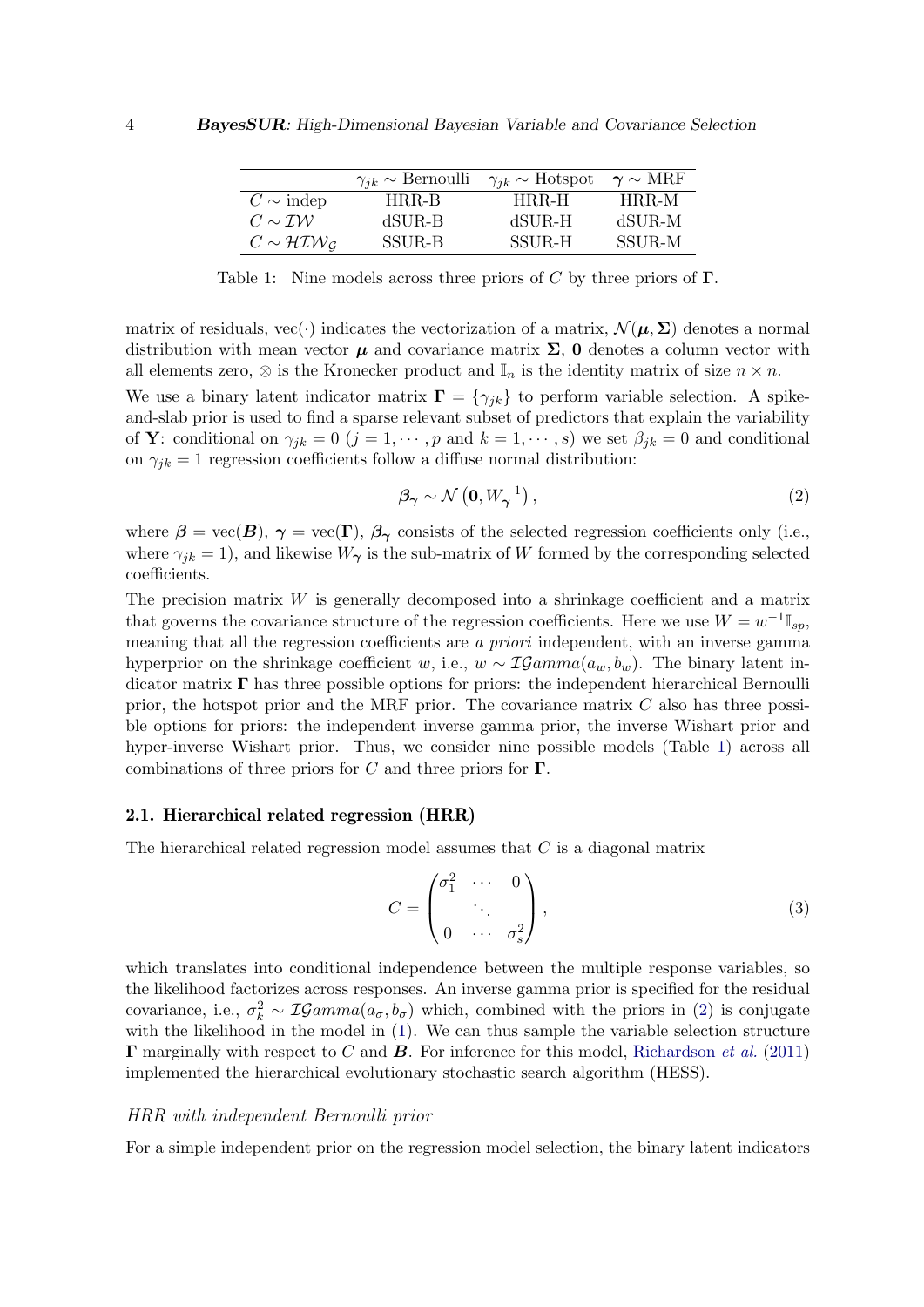follow a Bernoulli prior

$$
\gamma_{jk}|\omega_{jk} \sim \mathcal{B}er(\omega_j), \quad j = 1, \cdots, p, \ k = 1, \cdots, s,
$$
\n<sup>(4)</sup>

with a further hierarchical Beta prior on  $\omega_j$ , i.e.,  $\omega_j \sim \text{Beta}(a_{\omega}, b_{\omega})$ , which quantifies the probability for each predictor to be associated with any response variable.

### <span id="page-4-0"></span>HRR with hotspot prior

[Richardson](#page-27-1) *et al.* [\(2011\)](#page-27-1) and [Bottolo](#page-25-3) *et al.* [\(2011\)](#page-25-3) proposed decomposing the probability of association parameter  $\omega_{jk}$  in [\(4\)](#page-3-1) as  $\omega_{jk} = o_k \times \pi_j$ , where  $o_k$  accounts for the sparsity of each response model and  $\pi_i$  controls the propensity of each predictor to be associated with multiple responses simultaneously.

$$
\gamma_{jk}|\omega_{jk} \sim \mathcal{B}er(\omega_{jk}), \quad j = 1, \cdots, p, \quad k = 1, \cdots, s,
$$
  
\n
$$
\omega_{jk} = o_k \times \pi_j,
$$
  
\n
$$
o_k \sim \mathcal{B}eta(a_o, b_o),
$$
  
\n
$$
\pi_j \sim \mathcal{G}amma(a_\pi, b_\pi).
$$
\n(5)

### <span id="page-4-1"></span>HRR with MRF prior

To consider the relationship between different predictors and associate highly correlated responses with the same predictors, we set a Markov random field prior on the latent binary vector  $\gamma$ 

$$
f(\boldsymbol{\gamma}|d, e, G) \propto \exp\{d\mathbf{1}^\top \boldsymbol{\gamma} + e\boldsymbol{\gamma}^\top G\boldsymbol{\gamma}\},\tag{6}
$$

where  $G$  is an adjacency matrix containing prior information about similarities amongst the binary model selection indicators  $\gamma = \text{vec}(\Gamma)$ . The parameters d and e are treated as fixed in the model. Alternative approaches include the use of a hyperprior on  $e$  [\(Stingo, Chen,](#page-27-5) [Tadesse, and Vannucci 2011\)](#page-27-5) or to fit the model repeatedly over a grid of values for these parameters, in order to detect the phase transition boundary for e (Lee *[et al.](#page-26-6)* [2017\)](#page-26-6) and to identify a sensible combination of  $d$  and  $e$  that corresponds to prior expectations of overall model sparsity and sparsity for the MRF graph.

### <span id="page-4-2"></span>2.2. Dense seemingly unrelated regression (dSUR)

The HRR models in Section [2.1](#page-3-2) assume residual independence between any two response variables because of the diagonal matrix  $C$  in [\(3\)](#page-3-2). It is possible to estimate a full covariance matrix by specifying an inverse Wishart prior, i.e.,  $C \sim \mathcal{IW}(\nu, \tau \mathbb{I}_s)$ . To avoid estimating the dense and large covariance matrix directly, [Bottolo](#page-25-7) *et al.* [\(2021\)](#page-25-7) exploited a factorization of the dense covariance matrix to transform the parameter space  $(\nu, \tau)$  of the inverse Wishart distribution to space  $\{\sigma_k^2, \rho_{kl} | \sigma_k^2 : k = 1, \cdots, s; l < k\}$ , with priors

$$
\sigma_k^2 \sim \mathcal{IGamma}\left(\frac{\nu - s + 2k - 1}{2}, \frac{\tau}{2}\right),
$$
  
\n
$$
\rho_{kl}|\sigma_k^2 \sim \mathcal{N}\left(0, \frac{\sigma_k^2}{\tau}\right).
$$
\n(7)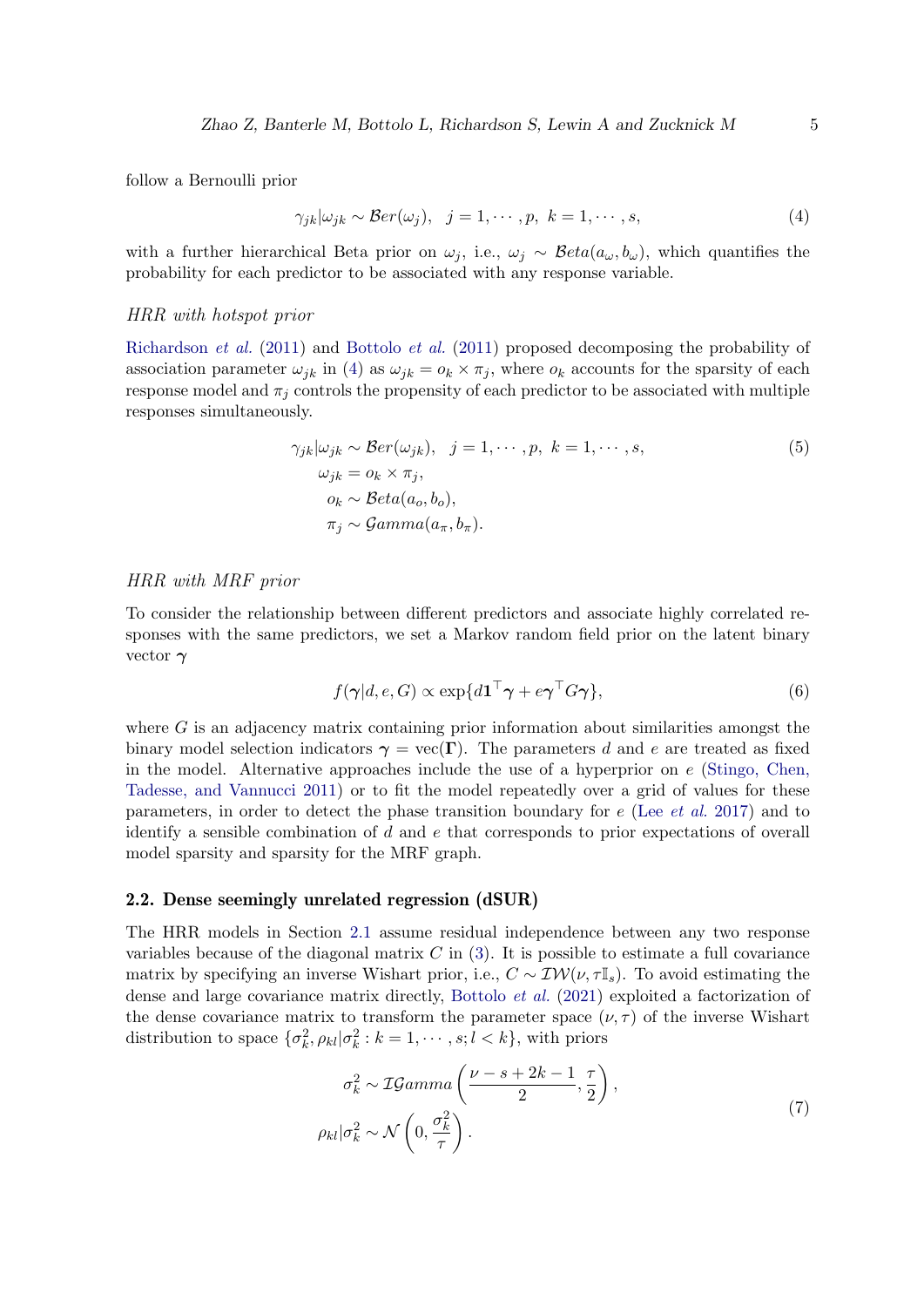Here, we assume that  $\tau \sim \mathcal{G}amma(a_{\tau}, b_{\tau})$ . Thus, model [\(1\)](#page-2-0) is rewritten as

$$
\mathbf{y}_k = \mathbf{X}\boldsymbol{\beta}_k + \sum_{l < k} \mathbf{u}_l \rho_{kl} + \boldsymbol{\epsilon}_k, \quad k = 1, \cdots, s,
$$
\n
$$
\boldsymbol{\epsilon}_k \sim \mathcal{N}(\mathbf{0}, \sigma_k^2 \mathbb{I}_n),
$$
\n(8)

where  $u_l = y_l - \mathbf{X}\beta_l$  and  $\beta_l$  is the *l*th column of  $\mathbf{B}$ , so again the likelihood is factorized across responses.

Similarly to the HRR model, employing either the simple independence prior [\(4\)](#page-3-1), the hotspot prior [\(5\)](#page-4-0) or the MRF prior [\(6\)](#page-4-1) for the indicator matrix  $\Gamma$  results in different sparsity specifications for the regression coefficients in the dSUR model. The marginal likelihood integrating out **B** is no longer available for this model, so joint sampling of **B**,  $\Gamma$  and C is required. However, the reparameterization of the model [\(8\)](#page-4-2) enables fast computation using the MCMC algorithm.

# <span id="page-5-0"></span>2.3. Sparse seemingly unrelated regression (SSUR)

Another approach to model the covariance matrix  $C$  is to specify a hyper-inverse Wishart prior, which means the multiple response variables have an underlying graph  $\mathcal G$  encoding the conditional dependence structure between responses. In this setup, a sparse graph corresponds to a sparse precision matrix  $C^{-1}$ . From a computational point of view, it is infeasible to specify a hyper-inverse Wishart prior directly on  $C^{-1}$  in high dimensions [\(Carvalho](#page-25-5) *et al.* [2007;](#page-25-5) [Jones, Carvalho, Dobra, Hans, Carter, and West 2005;](#page-26-10) [Uhler, Lenkoski, and Richards 2018;](#page-27-6) Deshpande, Ročková, and George 2019). However, [Bottolo](#page-25-7) *et al.* [\(2021\)](#page-25-7) used a transformation of  $C$  to factorize the likelihood as in Equation [8.](#page-4-2) The hyper-inverse Wishart distribution, i.e.,  $C \sim \mathcal{H} \mathcal{IW}_{\mathcal{G}}(\nu, \tau \mathbb{I}_s)$ , becomes in the transformed variables the scalar variance  $\sigma_{qt}^2$  and the associated correlation vector  $\rho_{qt} = (\rho_{1,qt}, \rho_{2,qt}, \cdots, \rho_{t-1,qt})^{\top}$  with

$$
\sigma_{qt}^2 \sim \mathcal{IGamma}\left(\frac{\nu - s + t + |S_q|}{2}, \frac{\tau}{2}\right), \quad q = 1, \cdots, Q, t = 1, \cdots, |R_q|,
$$
\n
$$
\rho_{qt} |\sigma_{qt}^2 \sim \mathcal{N}\left(\mathbf{0}, \frac{\sigma_{qt}^2}{\tau} \mathbb{I}_{t-1}\right),
$$
\n(10)

where Q is the number of prime components in the decomposable graph  $\mathcal{G}$ , and  $S_q$  and  $R_q$  are the separators and residual components of G, respectively.  $|S_q|$  and  $|R_q|$  denote the number of variables in these components. For more technical details, please refer to [Bottolo](#page-25-7) *et al.* [\(2021\)](#page-25-7).

As prior for the graph we use a Bernoulli prior with probability  $\eta$  on each edge  $E_{kk'}$  of the graph as in

$$
\mathbb{P}(E_{kk'} \in \mathcal{G}) = \eta,
$$
  
\n
$$
\eta \sim \mathcal{B}eta(a_{\eta}, b_{\eta}).
$$
\n(11)

The three priors on  $\beta_{\gamma}$ , i.e., independence [\(4\)](#page-3-1), hotspot [\(5\)](#page-4-0) and MRF [\(6\)](#page-4-1) priors can be used in the SSUR model.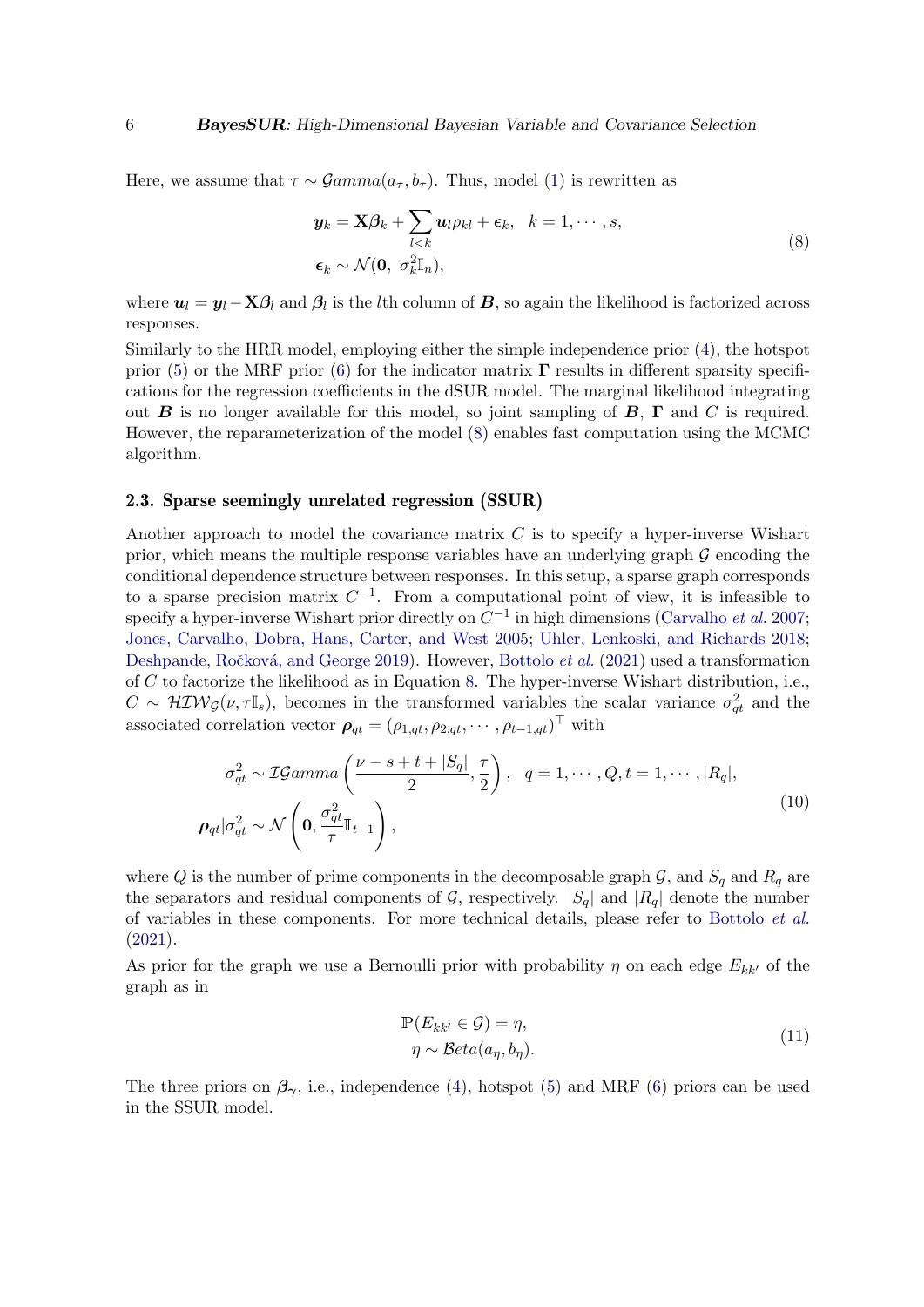### <span id="page-6-0"></span>2.4. MCMC sampler and posterior inference

To sample from the posterior distribution, we use the evolutionary stochastic search algorithm [\(Bottolo and Richardson 2010;](#page-25-4) [Bottolo](#page-25-3) *et al.* [2011;](#page-25-3) [Lewin](#page-26-4) *et al.* [2015b\)](#page-26-4), which uses a particular form of evolutionary Monte Carlo (EMC) introduced by [Liang and Wong](#page-26-11) [\(2000\)](#page-26-11). Multiple tempered Markov chains are run in parallel and both exchange and crossover moves are allowed between the chains to improve mixing between potentially different modes in the posterior. Note that we run multiple tempered chains at the same temperature instead of a ladder of different temperatures as was proposed in the original implementations of the (H)ESS sampler in [Bottolo and Richardson](#page-25-4) [\(2010\)](#page-25-4); [Bottolo](#page-25-3) *et al.* [\(2011\)](#page-25-3); [Lewin](#page-26-4) *et al.* [\(2015b\)](#page-26-4). The temperature is adapted during the burn-in phase of the MCMC sampling.

The main chain samples from the un-tempered posterior distribution, which is used for all inference. For each response variable, we use a Gibbs sampler to update the regression coefficients vector,  $\beta_k$  ( $k = 1, \dots, s$ ), based on the conditional posterior corresponding to the specific model selected among the models presented in Sections [2.2](#page-4-2) and [2.3.](#page-5-0) After L MCMC iterations, we obtain  $\mathbf{B}^{(1)}, \cdots, \mathbf{B}^{(L)}$  and the estimate of the posterior mean is

$$
\hat{B} = \frac{1}{L - b} \sum_{t=b+1}^{L} B^{(t)},
$$

where  $b$  is the number of burn-in iterations. Posterior full conditionals are also available to update  $\sigma_k^2$  and  $\rho_{kl}$  for the dSUR model and  $\sigma_{qt}^2$  and  $\rho_{qt}$  for the SSUR model. In the HRR models in Section [2.1,](#page-3-2) the regression coefficients and residual covariances have been integrated out and therefore the MCMC output cannot be used directly for posterior inference of these parameters. However, for  $B$ , the posterior distribution conditional on  $\Gamma$  can be derived analytically for the HRR models and this is the output for  $\boldsymbol{B}$  that is provided in the **BayesSUR** package for HRR models.

At MCMC iteration t we also update each binary latent vector  $\gamma_k$  ( $k = 1, \dots, s$ ) via a Metropolis-Hastings sampler, jointly proposing an update for the corresponding  $\beta_k$ . After L iterations, using the binary matrices  $\mathbf{\Gamma}^{(1)}, \cdots, \mathbf{\Gamma}^{(L)}$ , the marginal posterior inclusion probabilities (mPIP) of the predictors are estimated by

$$
\hat{\mathbf{\Gamma}} = \frac{1}{L - b} \sum_{t=b+1}^{L} \mathbf{\Gamma}^{(t)}.
$$

In the SSUR models, another important parameter is  $\mathcal G$  in the hyper-inverse Wishart prior for the covariance matrix  $C$ . It is updated by the junction tree sampler [\(Green and Thomas](#page-26-12) [2013;](#page-26-12) [Bottolo](#page-25-7) *et al.* [2021\)](#page-25-7) jointly with the corresponding proposal for  $\sigma_{qt}^2$  and  $\rho_{qt}|\sigma_{qt}^2$  in [\(10\)](#page-5-0). At each MCMC iteration we then extract the adjacency matrix  $\mathcal{G}^{(t)}$   $(t = 1, \dots, L)$ , from which we derive posterior mean estimators of the edge inclusion probabilities as

$$
\hat{\mathcal{G}} = \frac{1}{L-b} \sum_{t=b+1}^{L} \mathcal{G}^{(t)}.
$$

Note that even though *a priori* the graph  $\mathcal G$  is decomposable, the posterior mean estimate  $\hat{\mathcal G}$ can be outside the space of decomposable models (see [Bottolo](#page-25-7) *et al.* [2021\)](#page-25-7).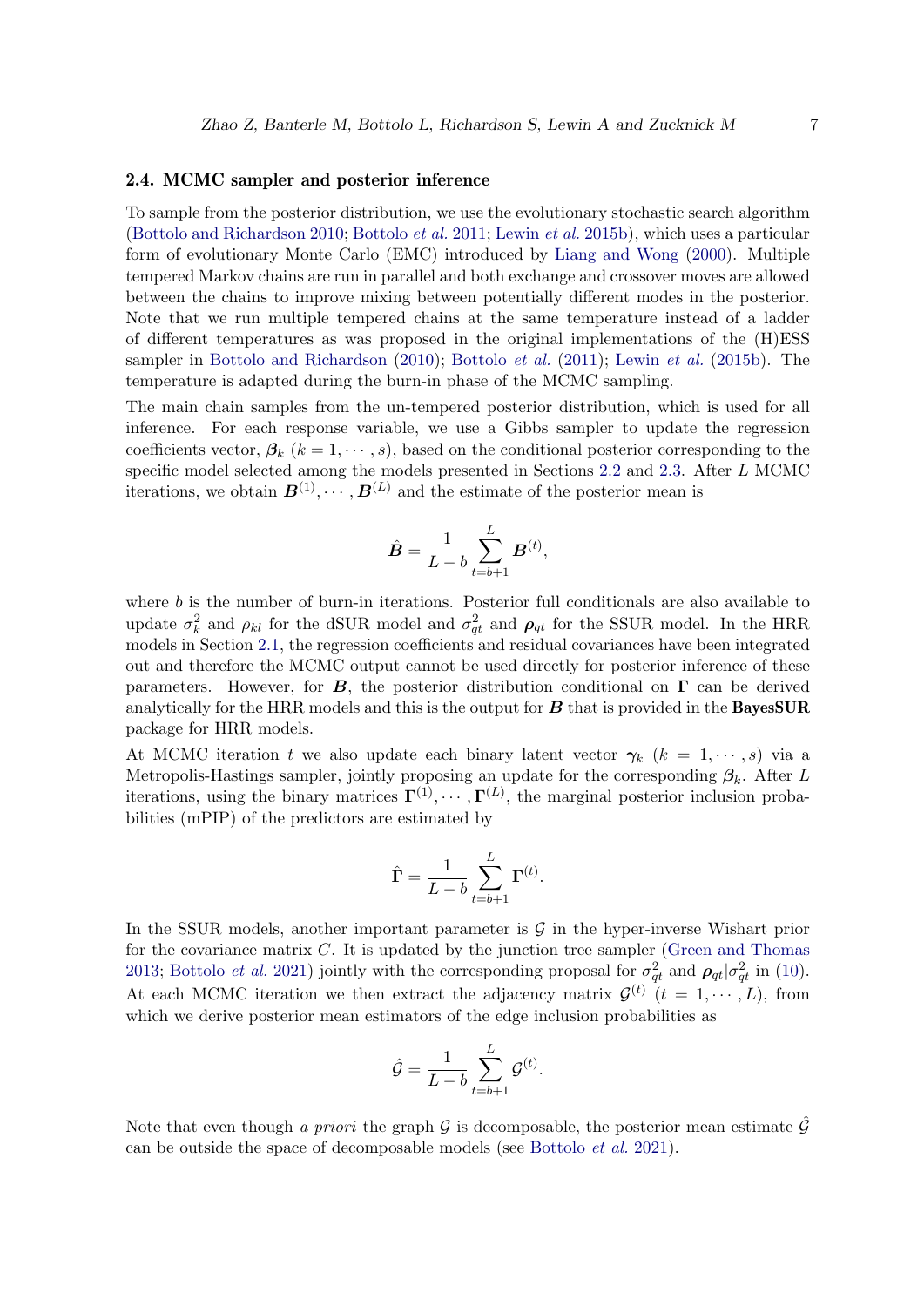The hyper-parameter  $\tau$  in the inverse Wishart prior or hyper-inverse Wishart prior is updated by a random walk Metropolis-Hastings sampler. The hyper-parameter  $\eta$  and the variance w in the spike-and-slab prior are sampled from their posterior conditionals. For details see [Bottolo](#page-25-7) *[et al.](#page-25-7)* [\(2021\)](#page-25-7).

# 3. The R package BayesSUR

The package BayesSUR is available from the Comprehensive R Archive Network (CRAN) at <http://CRAN.R-project.org/package=BayesSUR>. This article refers to version 2.0-1.

The main function is BayesSUR(), which has various arguments that can be used to specify the models introduced in Section [2,](#page-2-0) by setting the priors for the covariance matrix  $C$  and the binary latent indicator matrix  $\Gamma$ . In addition, MCMC parameters (nIter, burnin, nChains) can also be defined. The following syntax example introduces the most important function arguments, which are further explained below. The full list of all arguments in function BayesSUR() is given in Table [2.](#page-8-0)

```
BayesSUR(data, Y, X, X_0, covariancePrior, gammaPrior,
  nIter, burnin, nChains, ...)
```
The data can be provided as a large combined numeric matrix  $[\mathbf{Y}, \mathbf{X}, \mathbf{X}_0]$  of dimension  $n \times$  $(s + p)$  via the argument data; in that case the arguments Y, X and X<sub>-0</sub> need to contain the dimensions of the individual response variables  $Y$ , predictors under selection  $X$  and fixed predictors  $X_0$  (i.e., mandatory predictors that will always be included in the model). Alternatively, it is also possible to supply  $X_0$ ,  $X$  and  $Y$  directly as numeric matrices via the arguments X\_0, X and Y. In that case, argument data needs to be NULL, which is the default. The arguments covariancePrior and gammaPrior specify the different models introduced in Section [2.](#page-2-0) When using the Markov random field prior [\(6\)](#page-4-1) for the latent binary vector  $\gamma$ , an additional argument mrfG is needed to assign the edge potentials; this can either be specified as a numeric matrix or as a file directory path leading to a text file with the corresponding information. For example, the HRR model with independent hi-erarchical prior in Section [2.1](#page-3-2) is specified by (covariancePrior = "IG", gammaPrior = "hierarchical"), the dSUR model with hotspot prior in Section [2.2](#page-4-2) by (covariancePrior  $=$ "IW", gammaPrior = "hotspot") and the SSUR model with MRF prior in Section [2.3](#page-5-0) for example by  $(covariancePrior = "HIW", gammaPrior = "MRF", mrfG = "mrfFile.txt").$ The MCMC parameter arguments nIter, burnin and nChains indicate the total number of

MCMC iterations, the number of iterations in the burn-in period and the number of parallel tempered chains in the evolutionary stochastic search MCMC algorithm, respectively. See Section [2.4](#page-6-0) and, e.g., [Bottolo and Richardson](#page-25-4) [\(2010\)](#page-25-4) for more details on the ESS algorithm.

The main function BayesSUR() is used to fit the model. It returns an object of S3 class 'BayesSUR' in a list format, which includes the input parameters and directory paths of output text files, so that other functions can retrieve the MCMC output from the output files, load them into R and further process the output for posterior inference of the model output.

In particular, a summary() function has been provided for 'BayesSUR' class objects, which is used to summarize the output produced by BayesSUR(). For this purpose, a number of predictors are selected into the model by thresholding the posterior means of the latent indicator variables. By default, the threshold is  $0.5$ , i.e., variable j is selected into the model for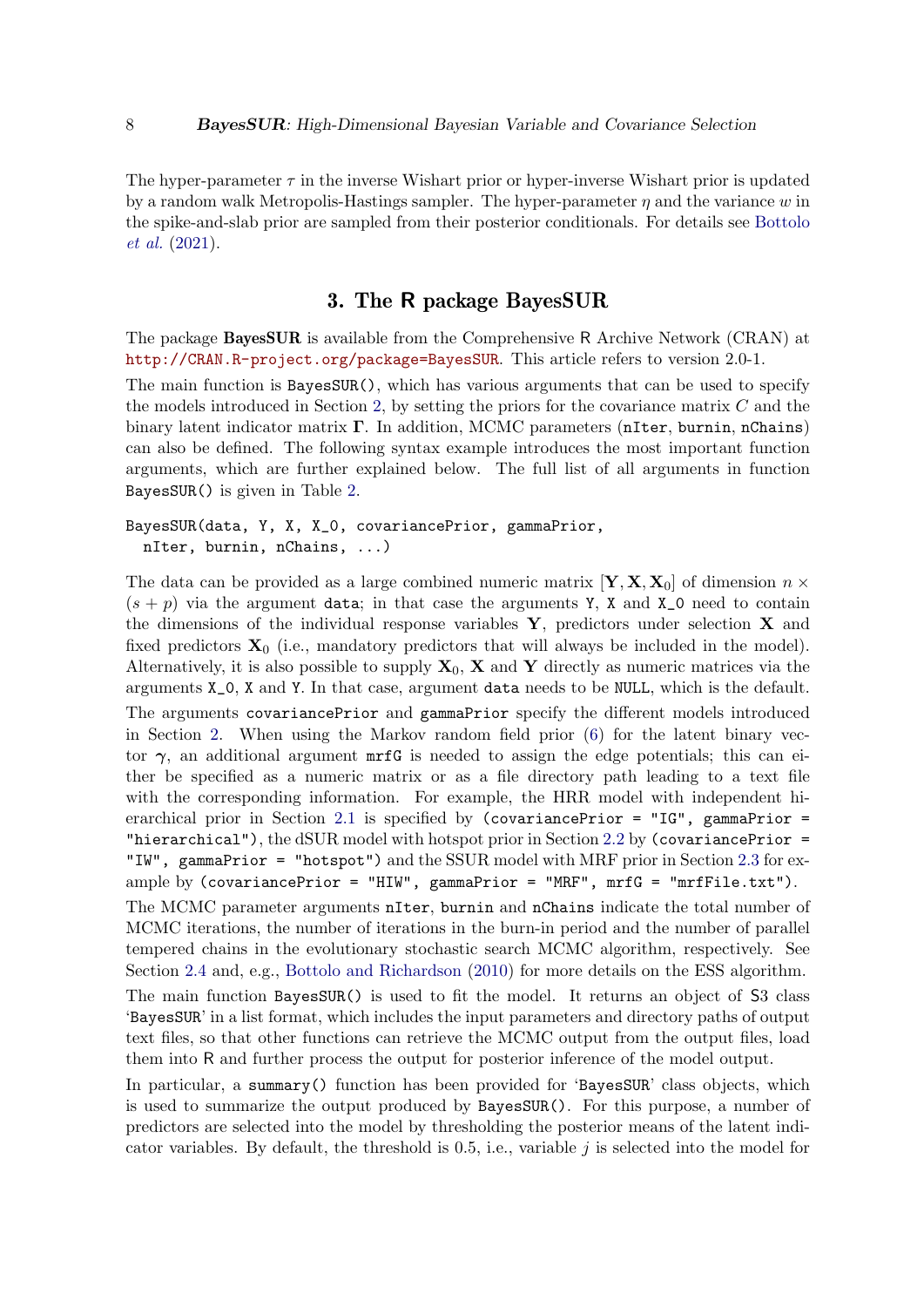| Combined numeric data matrix $[\mathbf{Y}, \mathbf{X}]$ or $[\mathbf{Y}, \mathbf{X}, \mathbf{X}_0]$ . Default is NULL.<br>data                        |
|-------------------------------------------------------------------------------------------------------------------------------------------------------|
|                                                                                                                                                       |
| Y<br>Numeric matrix or indices with respect to the argument data for the                                                                              |
| responses.                                                                                                                                            |
| Numeric matrix or indices with respect to the argument data for the<br>Χ                                                                              |
| predictors.                                                                                                                                           |
| $X_0$<br>Numeric matrix or indices with respect to the argument data for                                                                              |
| predictors forced to be included (i.e., that are not part of the variable                                                                             |
| selection procedure). Default is NULL.                                                                                                                |
| Directory path where the output files are saved.<br>outFilePath                                                                                       |
| Prior for the covariance matrix; "IG": independent inverse gamma<br>covariancePrior                                                                   |
| prior, "IW": inverse Wishart prior, "HIW": hyper-inverse Wishart                                                                                      |
| prior (default).                                                                                                                                      |
| Prior for the binary latent variable $\Gamma$ ; "hierarchical": Bernoulli<br>gammaPrior                                                               |
| prior, "hotspot": hotspot prior (default), "MRF": Markov random                                                                                       |
| field prior.                                                                                                                                          |
| A numeric matrix or a path to the file containing (the edge list of)<br>mrfG                                                                          |
| the G matrix for the MRF prior on $\Gamma$ . Default is NULL.                                                                                         |
| Total number of MCMC iterations.<br>nIter                                                                                                             |
| Number of iterations in the burn-in period.<br>burnin                                                                                                 |
| Number of parallel chains in the evolutionary stochastic search<br>nChains<br>MCMC algorithm.                                                         |
| Local move sampler for the binary latent variable $\Gamma$ , either (default)                                                                         |
| gammaSampler<br>"bandit" for a Thompson-sampling inspired sampler or "MC3" for                                                                        |
| the usual $MC^3$ sampler.                                                                                                                             |
| $\Gamma$ initialization to either all zeros ("0"), all ones ("1"),<br>gammaInit                                                                       |
| $MLE\text{-informed}$ ("MLE") or (default) randomly ("R").                                                                                            |
| A list of named prior hyperparameters to use instead of the default<br>hyperpar                                                                       |
| values, including a_w, b_w, a_sigma, b_sigma, a_omega, b_omega,                                                                                       |
| a_o, b_o, a_pi, b_pi, nu, a_tau, b_tau, a_eta and b_eta. They                                                                                         |
| correspond to $w \sim \mathcal{IG}amma(\mathbf{a}_\mathbf{-w}, \mathbf{b}_\mathbf{-w}), \sigma_k^2 \sim \mathcal{IG}amma(\mathbf{a}_\mathbf{-signa},$ |
| b_sigma), $\omega_j \sim \mathcal{B}eta$ (a_omega, b_omega), $o_k \sim \mathcal{B}eta$ (a_o, b_o),                                                    |
| $\pi_j \sim \mathcal{G}amma(\texttt{a\_pi}, \texttt{b\_pi}), \nu = \texttt{nu}, \tau \sim \mathcal{G}amma(\texttt{a\_tau}, \texttt{b\_tau}),$         |
| $\eta \sim \text{Beta}(\texttt{a\_eta}, \texttt{b\_eta})$ . For default values see help("BayesSUR").                                                  |
| Maximum threads used for parallelization. Default is 1.<br>maxThreads                                                                                 |
| output_*<br>Allow (TRUE) or suppress (FALSE) the output for $*$ ; possible outputs                                                                    |
| are $\Gamma$ , $\mathcal{G}$ , $\mathcal{B}$ , $\sigma$ , $\pi$ , tail (hotspot tail probability, see Bottolo and                                     |
| Richardson 2010) or model_size. Default is all: TRUE.                                                                                                 |
| The path to a temporary folder where intermediate data files are<br>tmpFolder                                                                         |
| stored (will be erased at the end of the MCMC sampling). Defaults                                                                                     |
| to local tmpFolder.                                                                                                                                   |

<span id="page-8-0"></span>Table 2: Overview of the arguments in the main function BayesSUR().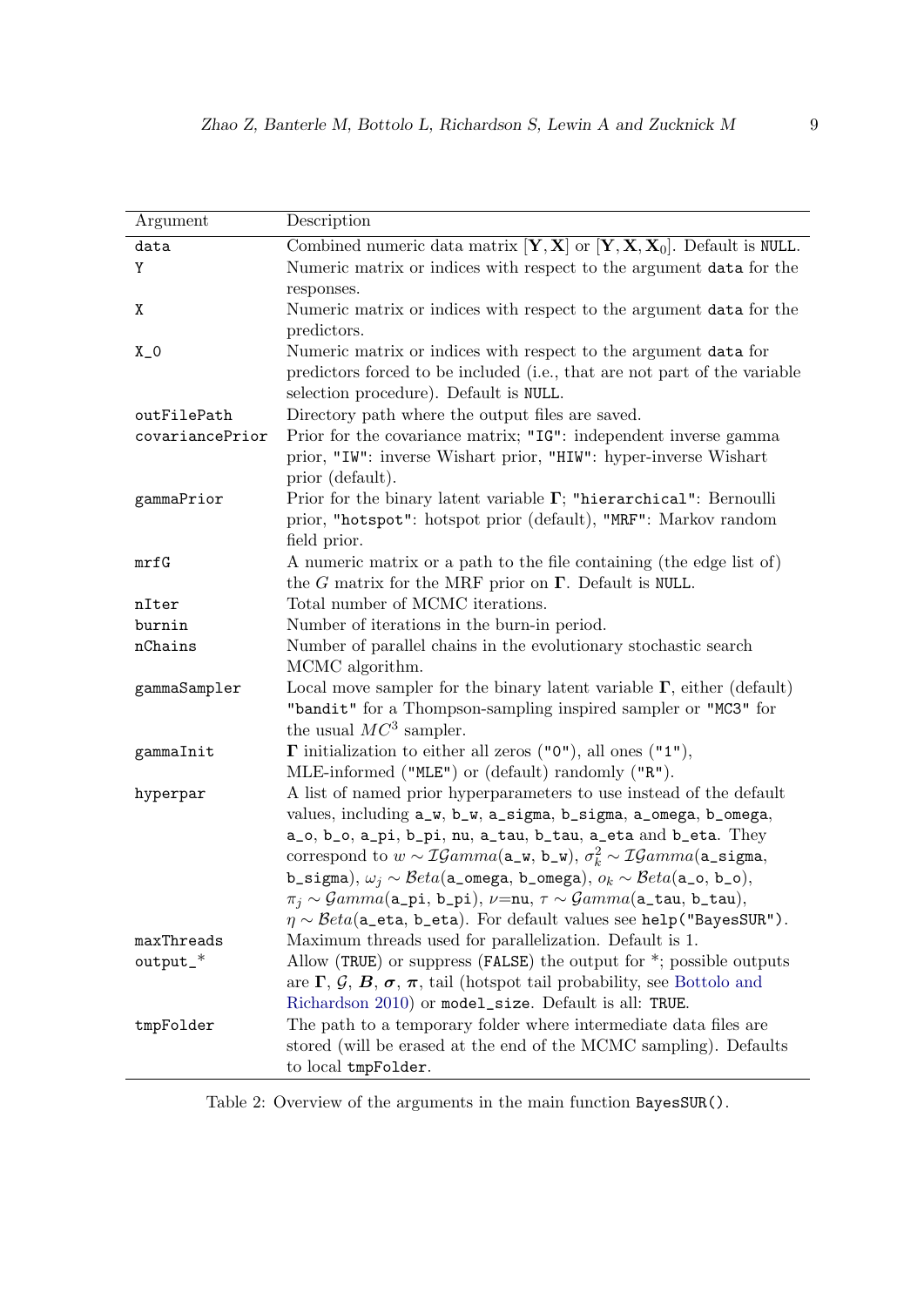| Function        | Description                                                                                                                                                                                                                                                                                                           |
|-----------------|-----------------------------------------------------------------------------------------------------------------------------------------------------------------------------------------------------------------------------------------------------------------------------------------------------------------------|
| BayesSUR()      | Main function of the package. Fits any of the models introduced in<br>Section 2. Returns an object of S3 class 'BayesSUR', which is a list<br>which includes the input parameters (input) and directory paths of<br>output text files (output), as well as the run status and function call.                          |
| print()         | Print a short summary of the fitted model generated by BayesSUR(),<br>which is an object of class 'BayesSUR'.                                                                                                                                                                                                         |
| summary()       | Summarize the fitted model generated by BayesSUR(), which is an<br>object of class 'BayesSUR'.                                                                                                                                                                                                                        |
| $\text{coef}()$ | Extract the posterior mean of the coefficients of a 'BayesSUR' class<br>object.                                                                                                                                                                                                                                       |
| fitted()        | Return the fitted response values that correspond to the posterior<br>mean of the coefficients matrix of a 'BayesSUR' class object.                                                                                                                                                                                   |
| predict()       | Predict responses corresponding to the posterior mean of the<br>coefficients, return posterior mean of coefficients or indices of<br>non-zero coefficients of a 'BayesSUR' class object.                                                                                                                              |
| plot()          | Main plot function to be called by the user. Creates a selection of<br>plots for a 'BayesSUR' class object by calling one or several of the<br>specific plot functions below as specified by the combination of the<br>two arguments estimator and type.                                                              |
| elpd()          | Measure the prediction accuracy by the expected log pointwise<br>predictive density (elpd). The out-of-sample predictive fit can either<br>be estimated by Bayesian leave-one-out cross-validation (LOO) or by<br>widely applicable information criterion (WAIC, Vehtari et al. 2017).<br>See Appendix A for details. |
| getEstimator()  | Extract the posterior mean of the parameters (i.e., $B$ , $\Gamma$ and $\mathcal{G}$ ) of a<br>'BayesSUR' class object. Also, the log-likelihood of $\Gamma$ , model size and<br>$\mathcal G$ can be extracted for the MCMC diagnostics.                                                                              |
| plotEstimator() | Plot the estimated relationships between response variables and<br>estimated coefficients of a 'BayesSUR' class object with argument<br>estimator = $c("beta", "gamma", "Gy").$                                                                                                                                       |
| plotGraph()     | Plot the estimated graph for multiple response variables from a<br>'BayesSUR' class object with argument estimator = "Gy"                                                                                                                                                                                             |
| plotNetwork()   | Plot the network representation of the associations between responses<br>and predictors, based on the estimated $\Gamma$ matrix of a 'BayesSUR'<br>class object with argument estimator = $c("gamma", "Gy").$                                                                                                         |
| plotManhattan() | Plot Manhattan-like plots for marginal posterior inclusion<br>probabilities (mPIP) and numbers of responses of association for<br>predictors of a 'BayesSUR' class object with argument estimator =<br>"gamma".                                                                                                       |
| plotMCMCdiag()  | Show trace plots and diagnostic density plots of a 'BayesSUR' class<br>object with argument estimator = $"logP"$ .                                                                                                                                                                                                    |
| plotCPO()       | Plot the conditional predictive ordinate (CPO) for each individual of<br>a fitted model generated by BayesSUR() with argument estimator =<br>"CPO". CPO is used to identify potential outliers (Gelfand 1996).                                                                                                        |

<span id="page-9-0"></span>Table 3: Overview of the functions in package BayesSUR.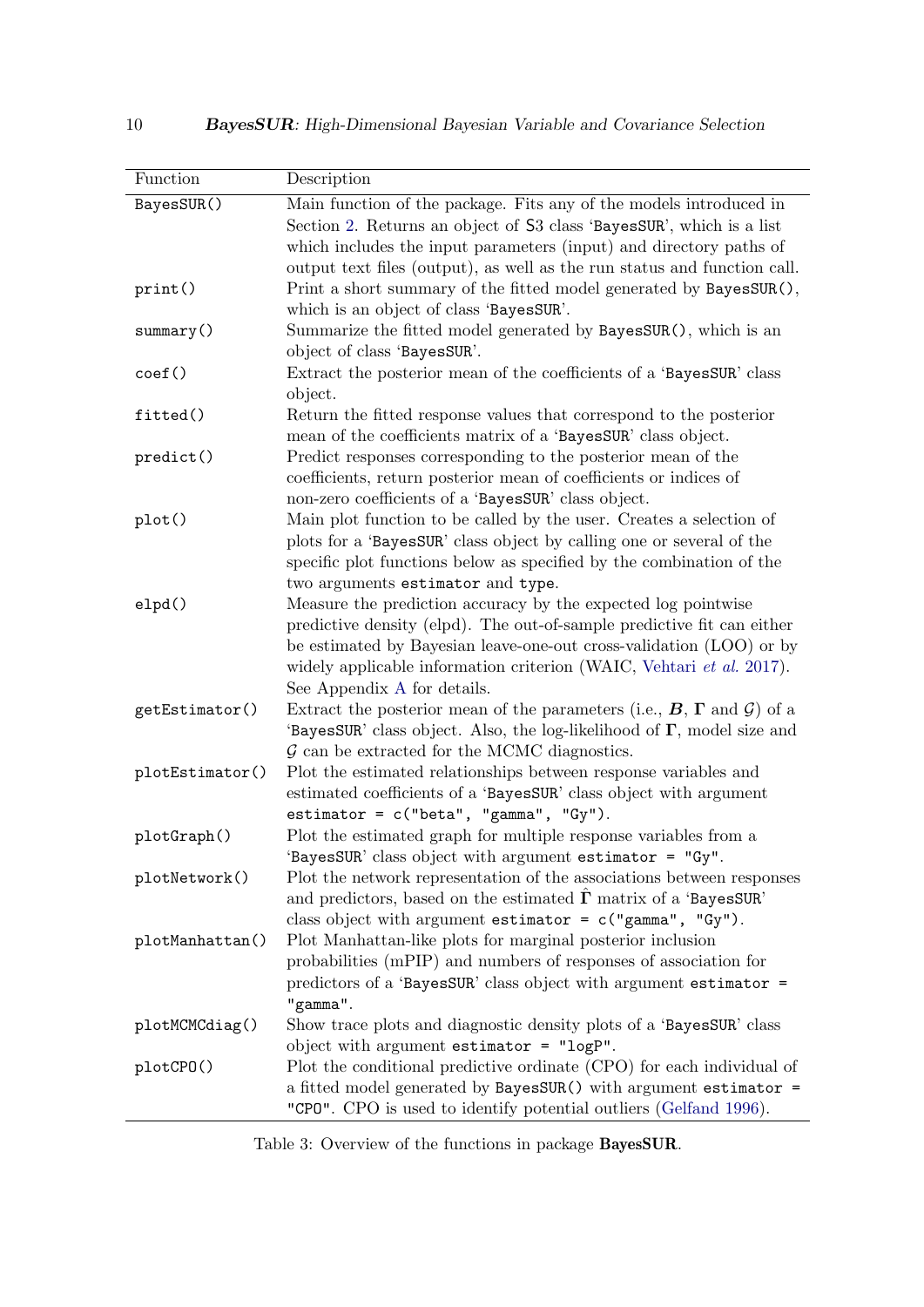response k if  $\hat{\gamma}_{ik} > 0.5$ . The summary() function also outputs the quantiles of the conditional predictive ordinates (CPO, [Gelfand 1996\)](#page-25-9), top predictors with respect to average marginal posterior inclusion probabilities (mPIP) across all response variables and top response variables with respect to average mPIP across all predictors, expected log pointwise predictive density (i.e., elpd.LOO and elpd.WAIC, [Vehtari](#page-27-7) *et al.* [2017\)](#page-27-7), model specification parameters, MCMC running parameters and hyperparameters.

To use a specific estimator, the function getEstimator() is convenient to extract point estimates of the coefficients matrix  $\vec{B}$ , latent indicator variable matrix  $\vec{\Gamma}$  or learned structure  $\hat{\mathcal{G}}$  from the directory path of the model object. All point estimates are posterior means, thus  $\hat{\gamma}_{ik}$  is the marginal posterior inclusion probability for variable j to be selected in the regression for response k, and  $\hat{G}_{kl}$  is the marginal posterior edge inclusion probability between responses  $k$  and  $l$ , i.e., the marginal posterior probability of conditional dependence between k and l. The regression coefficient estimates  $\bf{B}$  can be the marginal posterior means over all models, independently of  $\hat{\mathbf{\Gamma}}$  (with default argument beta.type = "marginal"). Then,  $\hat{\beta}_{jk}$ represents the shrunken estimate of the effect of variable  $j$  in the regression for response  $k$ . Alternatively,  $\hat{\beta}_{jk}$  can be the posterior mean conditional on  $\gamma_{jk}=1$  with argument beta.type = "conditional". If beta.type = "conditional" and Pmax = 0.5 are chosen, then these conditional  $\hat{\beta}_{jk}$  estimates correspond to the coefficients in a median probability model [\(Bar](#page-25-10)[bieri and Berger 2004\)](#page-25-10).

In addition, the generic S3 methods coef(), predict(), and fitted() can be used to extract regression coefficients, predicted responses, or indices of non-zero coefficients, all corresponding to the posterior mean estimates of an 'BayesSUR' object.

The main function for creating plots of a fitted BayesSUR model, is the generic S3 method plot(). It creates a selection of the above plots, which the user can specify via the estimator and type arguments. If both arguments are set to NULL (default), then all available plots are shown in an interactive manner. The main plot() function uses the following specific plot functions internally. These can also be called directly by the user. The function plotEstimator() visualizes the three estimators. To show the relationship of multiple response variables with each other, the function  $plotGraph()$  prints the structure graph based on  $\hat{G}$ . Furthermore, the structure relations between multiple response variables and predictors can be shown via function plotNetwork(). The marginal posterior probabilities of individual predictors are illustrated via the plotManhattan() function, which also shows the number of associated response variables of each predictor.

Model fit can be investigated with elpd() and plotCPO(). elpd() estimates the expected log pointwise predictive density [\(Vehtari](#page-27-7) *et al.* [2017\)](#page-27-7) to assess out-of-sample prediction accuracy. plotCPO() plots the conditional predictive ordinate for each individual, i.e., the leave-oneout cross-validation predictive density. CPOs are useful for identifying potential outliers [\(Gelfand 1996\)](#page-25-9). To check convergence of the MCMC sampler, function plotMCMCdiag() prints traceplots and density plots for moving windows over the MCMC chains.

Table [3](#page-9-0) lists all functions. **BayesSUR** uses the **Rcpp** (Eddelbuettel and Francois 2011) and **RcppArmadillo** [\(Eddelbuettel and Sanderson 2014\)](#page-25-12) R packages to integrate  $C++$  code with R. The **igraph** package (Csardi and Nepusz 2006) is used for constructing the graph plots.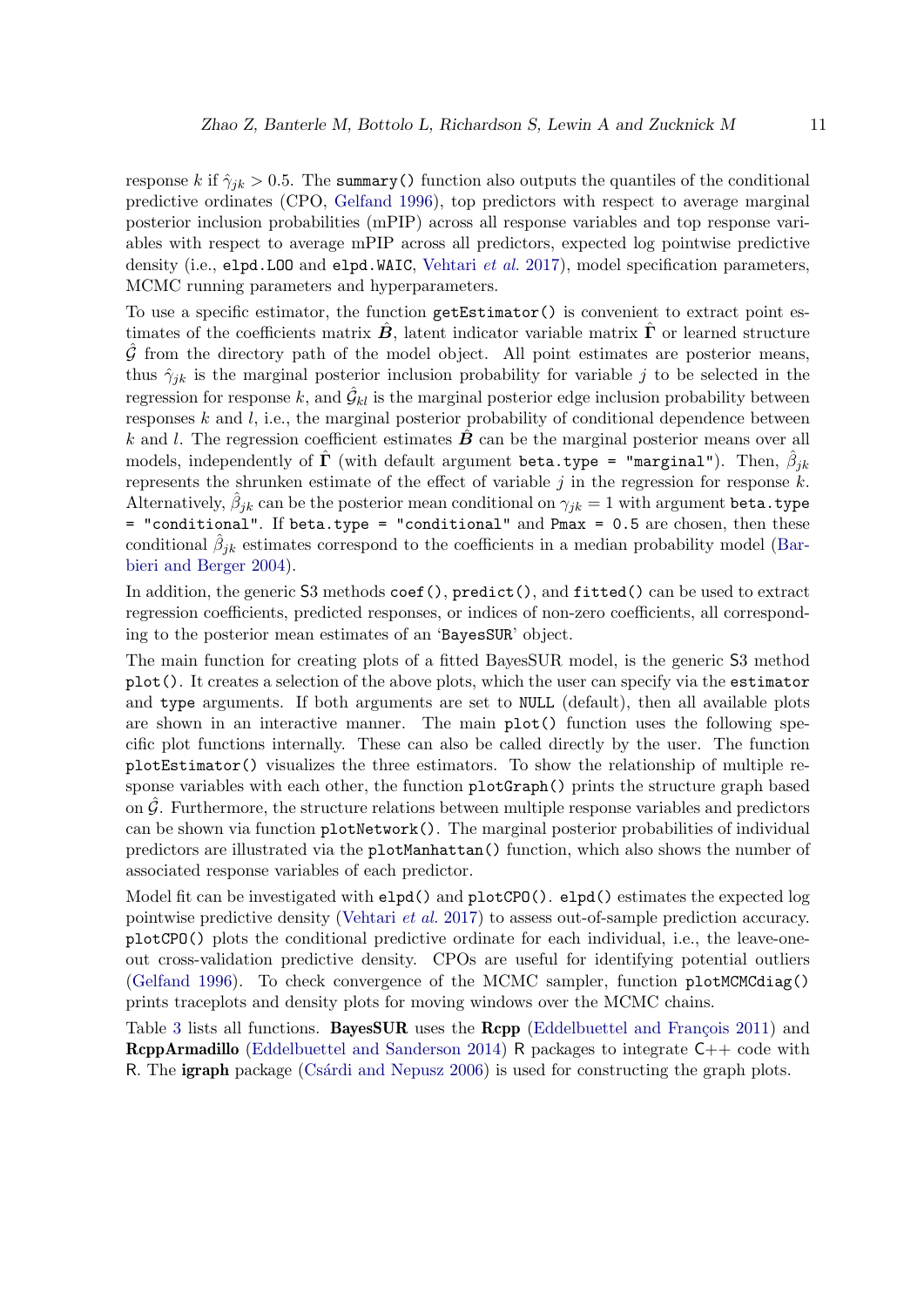# 4. Quick start with a simple example

In the following example, we illustrate a simple simulation study where we run two models: the default model choice, which is an SSUR model with the hotspot prior, and in addition an SSUR model with the MRF prior. The purpose of the latter is to illustrate how we can construct an MRF prior graph. We simulate a data set **X** with dimensions  $n \times p = 10 \times 15$ , i.e., 10 observations and 15 input variables, a sparse coefficients matrix  $\boldsymbol{B}$  with dimension  $p \times s = 15 \times 3$ , which creates associations between the input variables and  $s = 3$  response variables, and random noise **E**. The response matrix is generated by the linear model  $Y =$  $\mathbf{X}B + \mathbf{E}$ .

```
R> set.seed(82193)
R> n <- 10; s <- 3; p <- 15
R> X <- matrix(rnorm(n * p, 2, 1), nrow = n)
R> B <- matrix(c(0, 0, 1, 1, 1, 0, 1, 1, 0, 0, 0, 1,
+ rep(0, s * p - 12)), nrow = p, byrow = TRUE)
R> E <- matrix(rnorm(n * s, 0, 0.2), nrow = n)
R> Y <- X %*% B + E
```
Note that  $\bm{B}$  is sparse and only the first four input variables have non-zero coefficients:

*R> B*

|         | [ , 1] | [, 2] | [,3] |
|---------|--------|-------|------|
| [1,]    | 0      | 0     | 1    |
| [2,]    | 1      | 1     | 0    |
| [3,]    | 1      | 1     | 0    |
| $[4,$ ] | 0      | 0     | 1    |
| [5,]    | 0      | 0     | 0    |
| [6,]    | 0      | 0     | 0    |
| [7,]    | 0      | 0     | 0    |
| [8,]    | 0      | 0     | 0    |
| [9,]    | 0      | 0     | 0    |
| [10,]   | 0      | 0     | 0    |
| [11,]   | 0      | 0     | 0    |
| [12,]   | 0      | 0     | 0    |
| [13,]   | 0      | 0     | 0    |
| [14,]   | 0      | 0     | 0    |
| [15,]   | 0      | 0     | 0    |

First, let us fit the default model. The default is to run two MCMC chains with 10000 iterations each, of which the first 5000 iterations are discarded as the burn-in period. The function print() returns a short summary of the results from the fitted model object, including the number of selected predictors by thresholding the marginal posterior inclusion probabilities (mPIP) at 0.5, and two measures of the model's prediction accuracy (i.e., elpd.LOO and elpd.WAIC).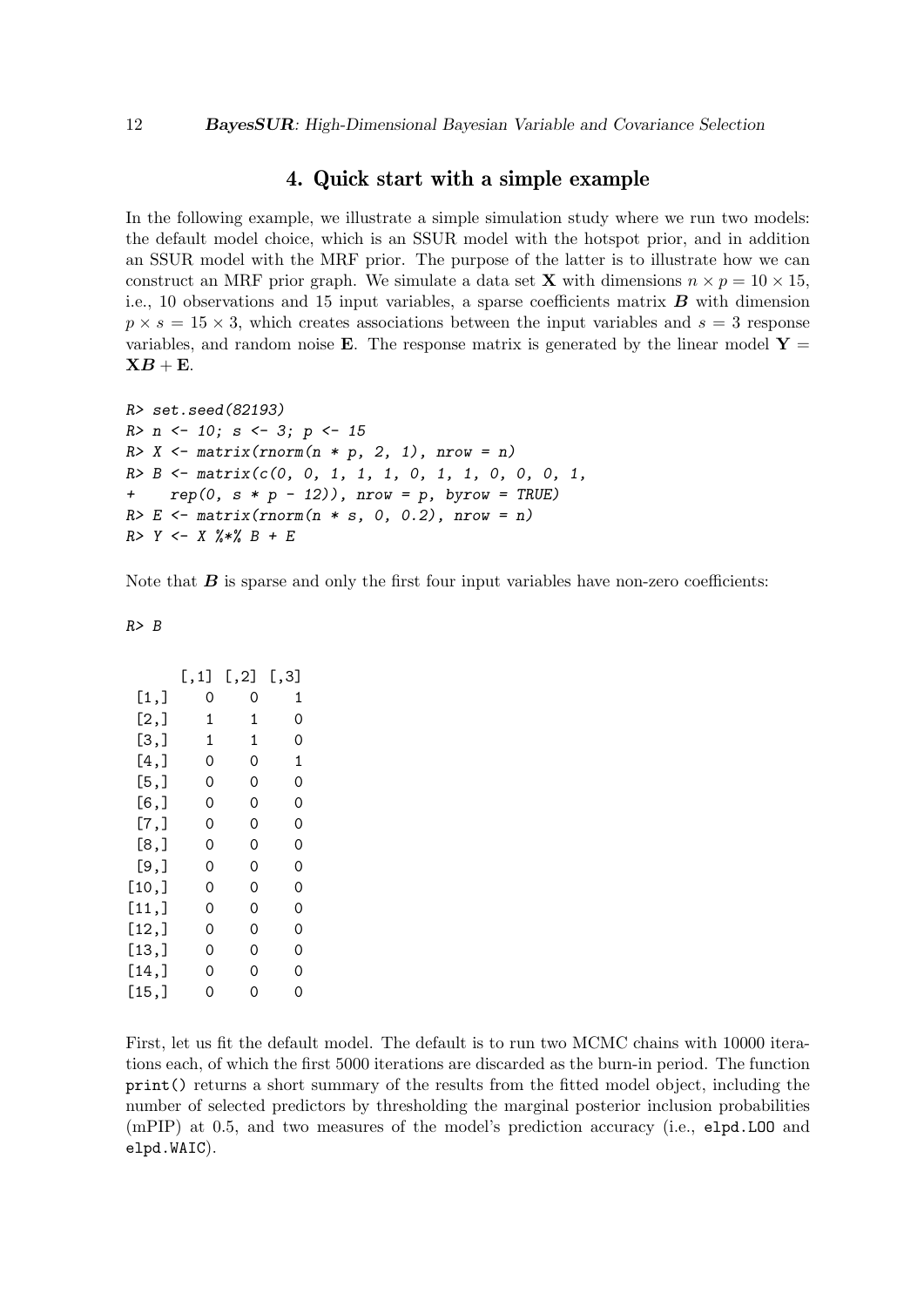```
R> library("BayesSUR")
R> library("tictoc")
R> tic("Time of model fitting")
R> set.seed(1294)
R> fit <- BayesSUR(Y = Y, X = X, outFilePath = "results",
+ output_CPO = TRUE)
R> toc()
Time of model fitting: 2.755 sec elapsed
R> fit
Call:
 BayesSUR(Y = Y, X = X, outFilePath = "results", ...)
Number of selected predictors (mPIP > 0.5): 6 of 3x15
Expected log pointwise predictive density (elpd):
 elpd.LOO = -40.84189, elpd.WAIC = -41.12761
```
The posterior means of the coefficients and latent indicator matrices are printed by the function plot() with arguments estimator =  $c("beta", "gamma")$  and type = "heatmap" (Figure [1\)](#page-13-0). Note, that the argument  $fig.$  tex = TRUE produces PDF figures through LAT<sub>E</sub>X with the tools::texi2pdf() function, which creates authentic math formulas in the figure labels, but requires that the user has LAT<sub>EX</sub> installed. The argument output specifies the name of the PDF file.

```
R> plot(fit, estimator = c("beta", "gamma"), type = "heatmap",
     + fig.tex = TRUE, output = "exampleEst", xlab = "Predictors",
+ ylab = "Responses")
```
Before running the SSUR model with the MRF prior, we need to construct the edge potentials matrix G. If we assume (in accordance with the true matrix  $\bf{B}$  in this simulation scenario) that the second and third predictors are related to the first two response variables, this implies that  $\gamma_{21}, \gamma_{22}, \gamma_{31}$  and  $\gamma_{32}$  are expected to be related and therefore we might want to encourage these variables to be selected together. In addition, we assume that we know that the 1st and 4th predictors are associated with the 3rd response variable, and therefore we encourage the selection of  $\gamma_{13}$  as well. Since matrix G represents prior relations of any two predictors corresponding to  $vec{\Gamma}$ , it can be generated by the following code:

```
R> G <- matrix(0, ncol = s * p, nrow = s * p)
R> combn1 <- combn(rep((1:2 - 1) * p, each = length(2:3)) +
+ rep(2:3, times = length(1:2)), 2)
R> combn2 <- combn(rep((3-1) * p, each = length(c(1, 4))) +
    rep(c(1, 4), times = length(3)), 2)R> G[c(combn1[1, ], combn2[1]), c(combn1[2, ], combn2[2])] <- 1
```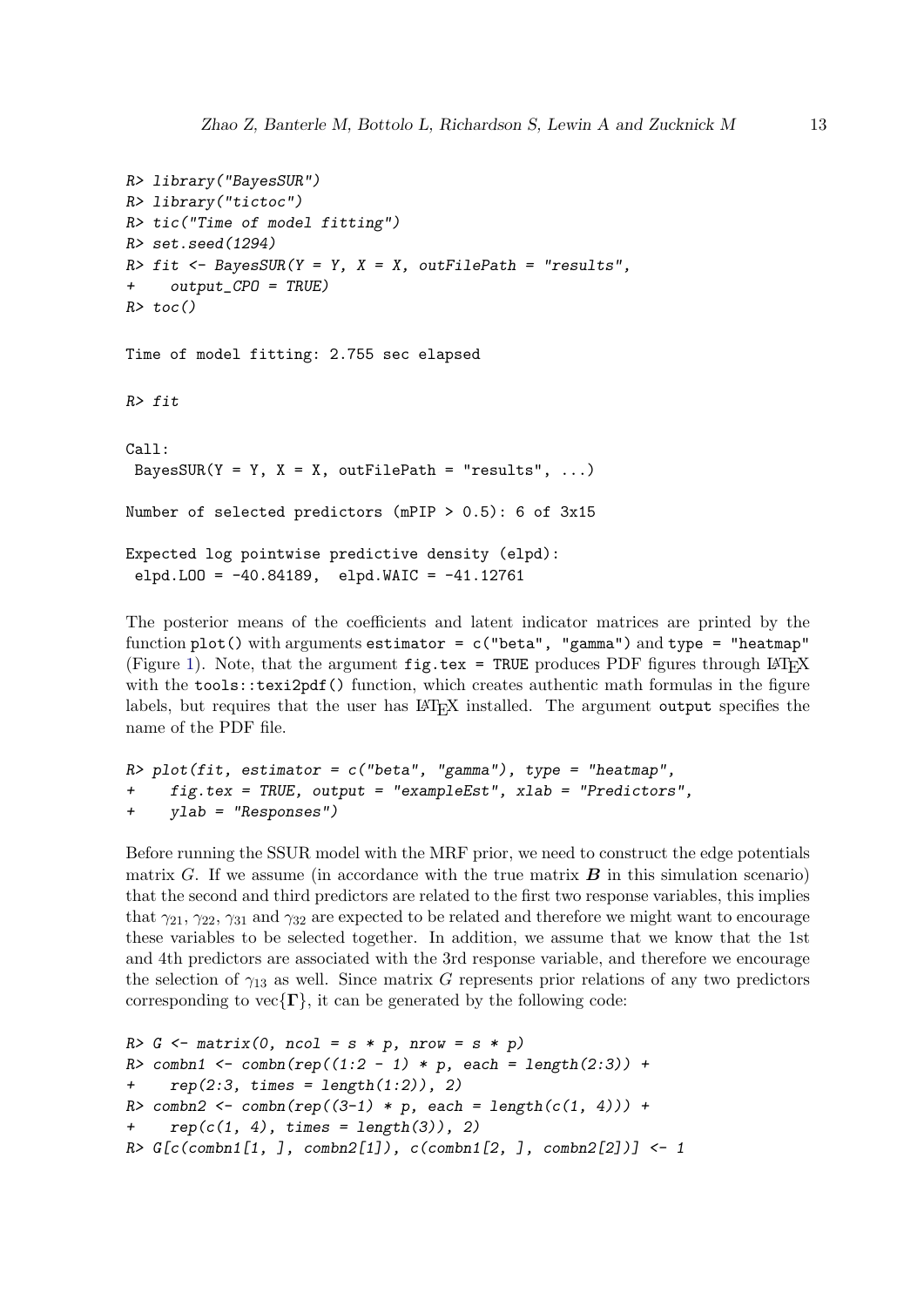

<span id="page-13-0"></span>Figure 1: The posterior mean estimates of the coefficients matrix  $\bm{B}$  and latent indicator matrix  $\hat{\Gamma}$  for the SSUR model with the hotspot prior plotted with plot(fit, estimator =  $c("beta", "gamma"), type = "heatmap", ...).$ 

Calling BayesSUR() with the argument gammaPrior  $=$  "MRF" will run the SSUR model with the MRF prior, and the argument  $m \tau G = G$  imports the edge potentials for the MRF prior. The two hyper-parameters d and e for the MRF prior  $(6)$  can be specified through the argument hyperpar; here we use the default values  $d = -3$ ,  $e = 0.03$ . The posterior mean estimates for the coefficients matrix and latent indicator matrix are shown in Figure [2.](#page-14-0)

```
R> tic("Time of model fitting")
R> set.seed(5294)
R> fit <- BayesSUR(Y = Y, X = X, outFilePath = "results",
+ gammaPrior = "MRF", mrfG = G)
R> toc()
Time of model fitting: 2.506 sec elapsed
R> plot(fit, estimator = c("beta", "gamma"), type = "heatmap",
     + fig.tex = TRUE, output = "exampleEst2", xlab = "Predictors",
+ ylab = "Responses")
```
# 5. Two extended examples based on real data

In this section, we use a simulated eQTL data set and real data from a pharmacogenomic database to illustrate the usage of the BayesSUR package. The first example is under the known true model and demonstrates the recovery performance of the models introduced in Section [2.](#page-2-0) It also demonstrates a full data analysis step by step. The second example illustrates how to use potential relationships between multiple response variables and input predictors as the prior information in Bayesian SUR models and showcases how the resulting estimated graph structures can be visualized with functions provided in the package.

### 5.1. Simulated eQTL data

Similarly to [Bottolo](#page-25-7) *et al.* [\(2021\)](#page-25-7), we simulate single nucleotide polymorphism (SNP) data **X**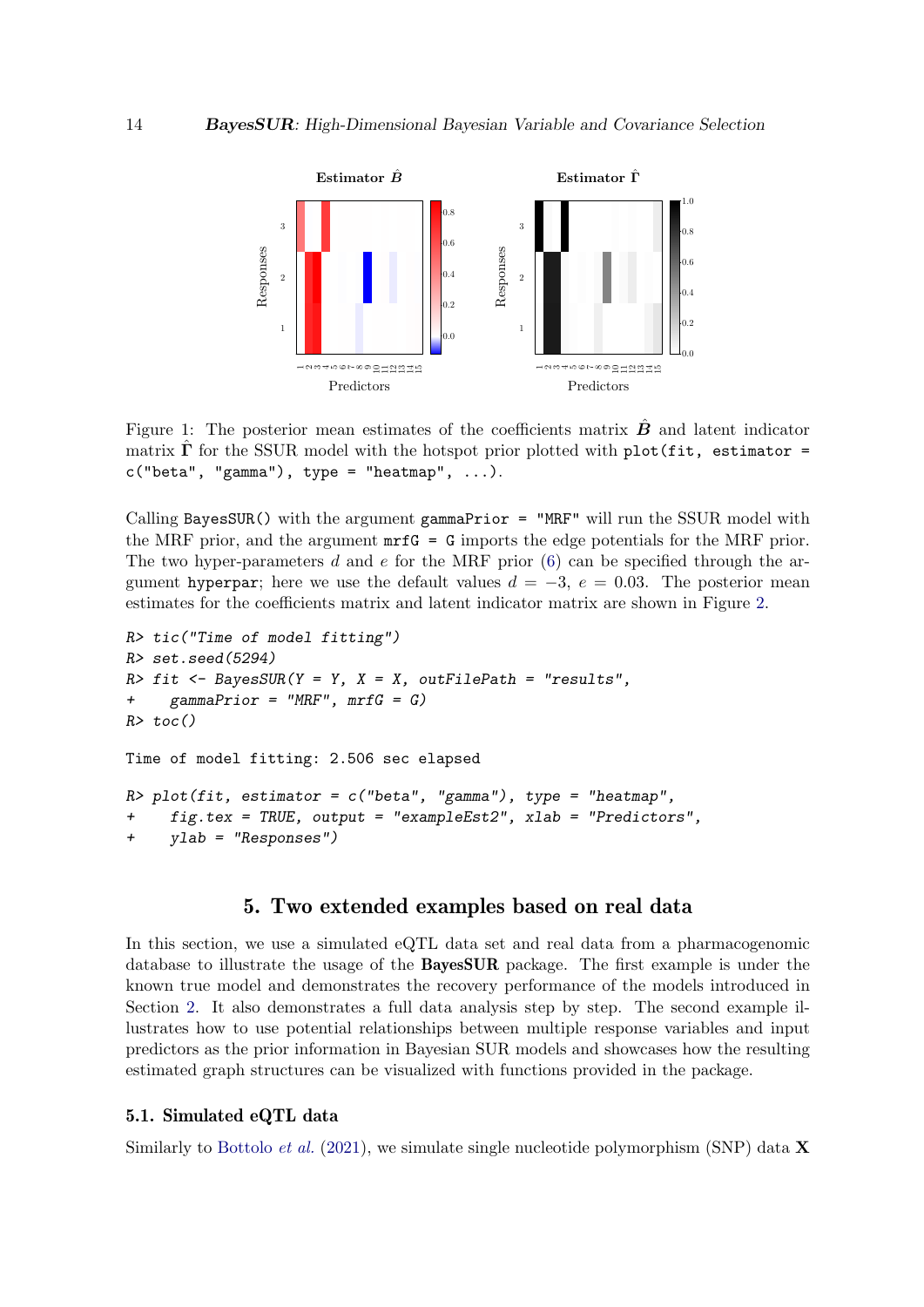

<span id="page-14-0"></span>Figure 2: The posterior mean estimates of the coefficients matrix  $\hat{B}$  and latent indicator matrix  $\hat{\Gamma}$  for the SSUR model with MRF prior plotted with plot(fit, estimator = c("beta", "gamma"),  $type = "heatmap", ...$ .

by resampling from the **scrime** package [\(Schwender 2012\)](#page-27-8), with  $p = 150$  SNPs and  $n = 100$ subjects. To construct multiple response variables Y (with  $s = 10$ ) with structured correlation – which we imagine to represent gene expression measurements of genes that are potentially affected by the SNPs – we first fix a sparse latent indicator variable  $\Gamma$  and then design a decomposable graph for responses to build association patterns between multi-response variables and predictors. The non-zero coefficients are sampled from the normal distribution independently and the noise term from a multivariate normal distribution with the precision matrix sampled from the G-Wishart distribution  $W_G(2, M)$  [\(Mohammadi and Wit 2019\)](#page-27-9). Finally, the simulated gene expression data  $\mathbf Y$  is then generated from the linear model [\(1\)](#page-2-0). The concrete steps are as follows:

- Simulate SNPs data **X** from the **scrime** package,  $dim(\mathbf{X}) = n \times p$ .
- Design a decomposable graph G as in the right panel of Figure [3,](#page-15-0)  $\dim(G) = s \times s$ .
- Design a sparse matrix  $\Gamma$  as in the left panel of Figure [3,](#page-15-0)  $\dim(\Gamma) = p \times s$ .
- Simulate  $\beta_{ik} \sim \mathcal{N}(0, 1), j = 1, \cdots, p$  and  $k = 1, \cdots, s$ .
- Simulate  $\tilde{u}_{ij} \sim \mathcal{N}(0, 0.5^2), i = 1, \cdots, n$  and  $j = 1, \cdots, p$ .
- Simulate  $P \sim \mathcal{W}_G(2,M)$  where diagonals of M are 1 and off-diagonals are 0.9, dim(P) =  $s \times s$ .
- Use Cholesky decomposition  $\text{chol}(P^{-1})$  to get  $\mathbf{U} = \tilde{\mathbf{U}} \cdot \text{chol}(P^{-1})$ .
- Generate  $\mathbf{Y} = (\mathbf{X}\mathbf{B})_{\Gamma} + \mathbf{U}$ .

The resulting average signal-to-noise ratio is 25. The R code for the simulation can be found through help("exampleEQTL").

```
R> data("exampleEQTL", package = "BayesSUR")
R> str(exampleEQTL)
```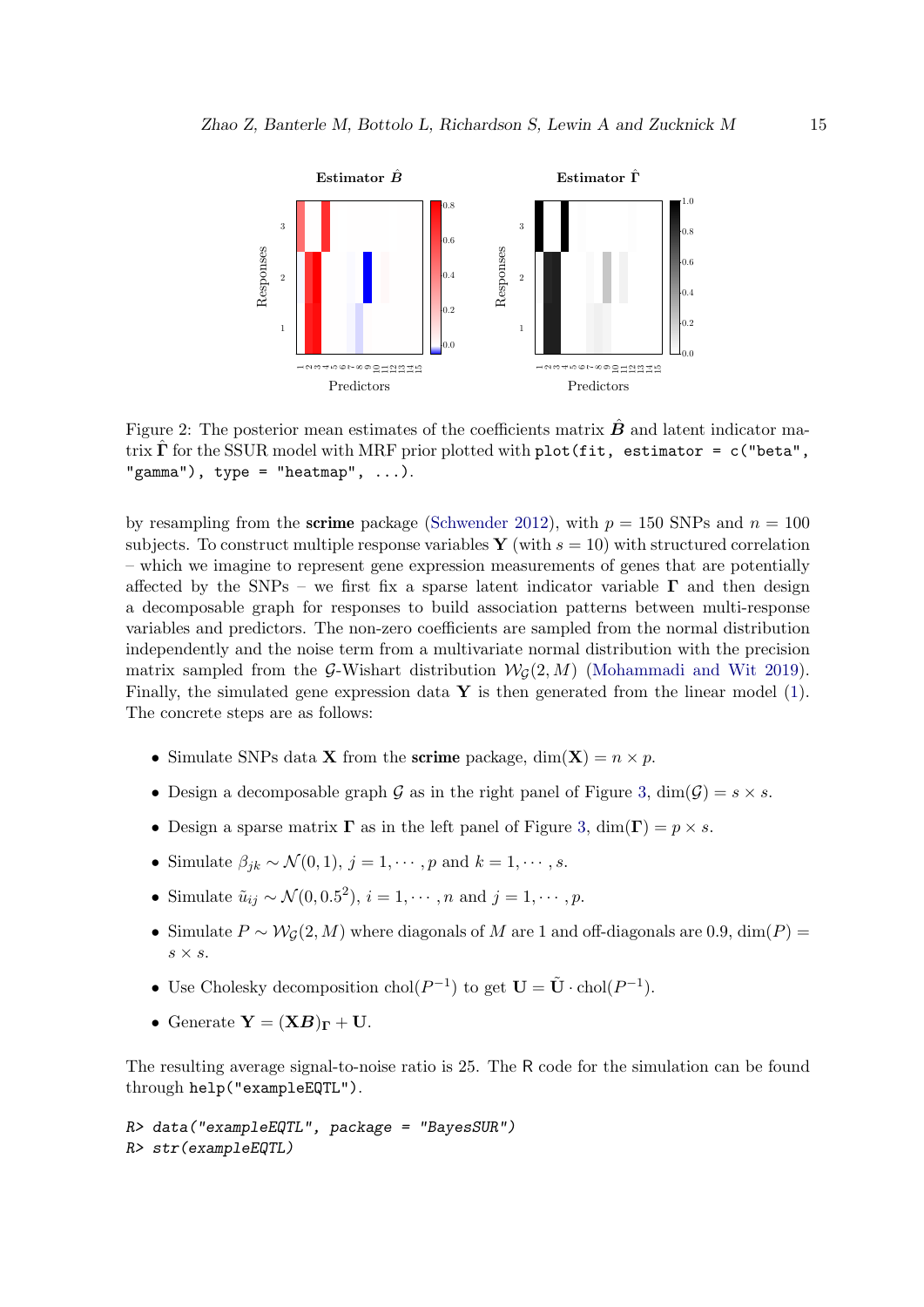

<span id="page-15-0"></span>Figure 3: True parameters of the simulated data set exampleEQTL. The left panel is the designed sparse matrix  $\Gamma$  and the right panel is the given true structure of responses represented by the decomposible graph  $\mathcal G$ . Black indicates a value of 1 and white indicates 0.

```
List of 4
 $data : num [1:100, 1:160] -0.185 -1.01 -2.102 -2.88 1.749 ...
  ..- attr(*, "dimnames")=List of 2
  .. ..$ : chr [1:100] "1" "2" "3" "4" ...
  .. ..$ : chr [1:160] "GEX1" "GEX2" "GEX3" "GEX4" ...
 $ blockList:List of 2
  ..$ : int [1:10] 1 2 3 4 5 6 7 8 9 10
  ..$ : num [1:150] 11 12 13 14 15 16 17 18 19 20 ...
 $ gamma : num [1:150, 1:10] 0 0 0 0 0 0 0 0 0 0 ...
 $ Gy : num [1:10, 1:10] 1 1 1 1 1 1 0 0 0 0 ...
  ..- attr(*, "dimnames")=List of 2
  .. ..$ : NULL
  .. ..$ : chr [1:10] "GEX1" "GEX2" "GEX3" "GEX4" ...
```
*R> attach(exampleEQTL)*

In the **BayesSUR** package, the data Y and X are provided as a numeric matrix in the first list component data of the example data set exampleEQTL. Here the first 10 columns of data are the Y variables, and the last 150 columns are the X variables. The second component of exampleEQTL is blockList which specifies the indices of  $Y$  and  $X$  in data. The third component is the true latent indicator matrix  $\Gamma$  of regression coefficients. The fourth component is the true graph  $G$  between response variables. Throughout this section we attach the data set for more concise R code.

Figure [3](#page-15-0) shows the true  $\Gamma$  and decomposible graph G used in the eQTL simulation scenario. The following code shows how to fit an SSUR model with hotspot prior for the indicator variables  $\Gamma$  and the sparsity-inducing hyper-inverse Wishart prior for the covariance using the main function BayesSUR().

```
R> set.seed(28173)
R> tic("Time of model fitting")
```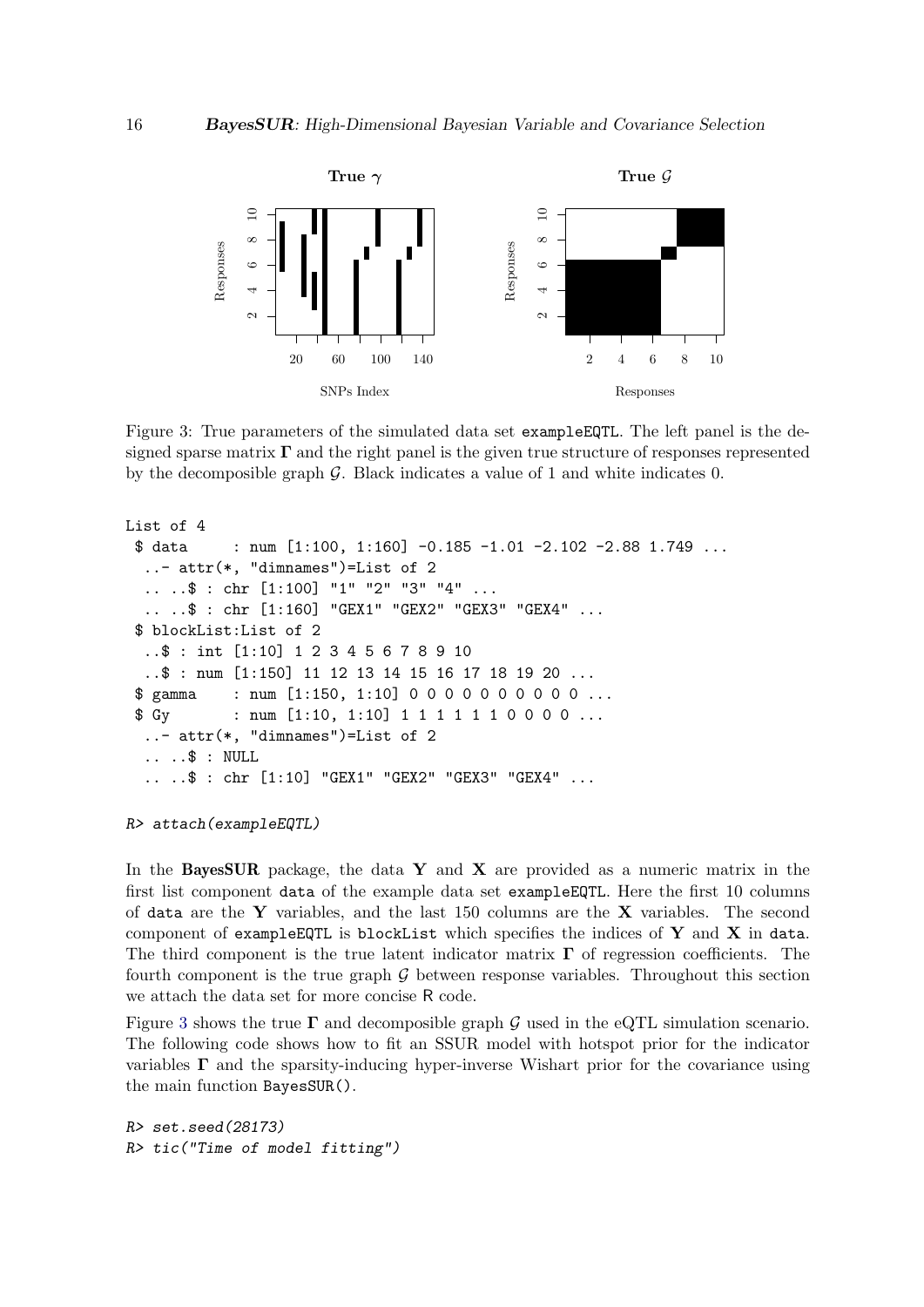

<span id="page-16-0"></span>Figure 4: The estimated coefficients matrix  $\hat{B}$ , latent indicator variable matrix  $\hat{\Gamma}$  and learned structure  $\hat{G}$  of the SSUR model with hotspot prior and sparse covariance prior by  $plot()$ .

```
R> fit <- BayesSUR(data = data, Y = blockList[[1]], X = blockList[[2]],
     + outFilePath = "results", nIter = 200000, nChains = 3,
     + burnin = 100000, covariancePrior = "HIW", gammaPrior = "hotspot")
```
*R> toc()*

Time of model fitting: 1159.871 sec elapsed

Figure [4](#page-16-0) summarizes the posterior inference results by plots for  $\hat{B}$ ,  $\hat{\Gamma}$  and  $\hat{G}$  created with the function plot() with arguments estimator =  $c("beta", "gamma", "Gy")$  and type = "heatmap". When comparing with Figure [3,](#page-15-0) we see that this SSUR model has good recovery of the true latent indicator matrix  $\Gamma$  and of the structure of the responses as represented by  $\mathcal G$ . The function  $\text{plot}()$  can also visualize the estimated structure of the ten gene expression variables as shown in the right panel of Figure [5](#page-17-0) with arguments estimator =  $"Gv"$  and type = "graph". For comparison, the true structure is shown in the left panel (created by function plotGraph()). When we threshold the posterior selection probability estimates for  $G$  and for Γ at 0.5, the resulting full network between the ten gene expression variables and 150 SNPs is displayed in Figure [6.](#page-17-1) Furthermore, the Manhattan-like plots in Figure [7](#page-18-0) show both, the marginal posterior inclusion probabilities (mPIP) of the SNP variables (top panel) and the number of gene expression response variables associated with each SNP (bottom panel).

```
R> plot(fit, estimator = c("beta", "gamma", "Gy"), type = "heatmap",
+ fig.tex = TRUE)
R> layout(matrix(1:2, ncol = 2))
R> plot(fit, estimator = "Gy", type = "graph")
R> plotGraph(Gy)
R> plot(fit, estimator = c("gamma", "Gy"), type = "network",
     + name.predictors = "SNPs", name.responses = "Gene expression")
R> plot(fit, estimator = "gamma", type = "Manhattan")
```
In order to investigate the behavior of the MCMC sampler, the top two panels of Figure [8](#page-19-0) show the trace plots of the log-likelihood and model size, i.e., the total number of selected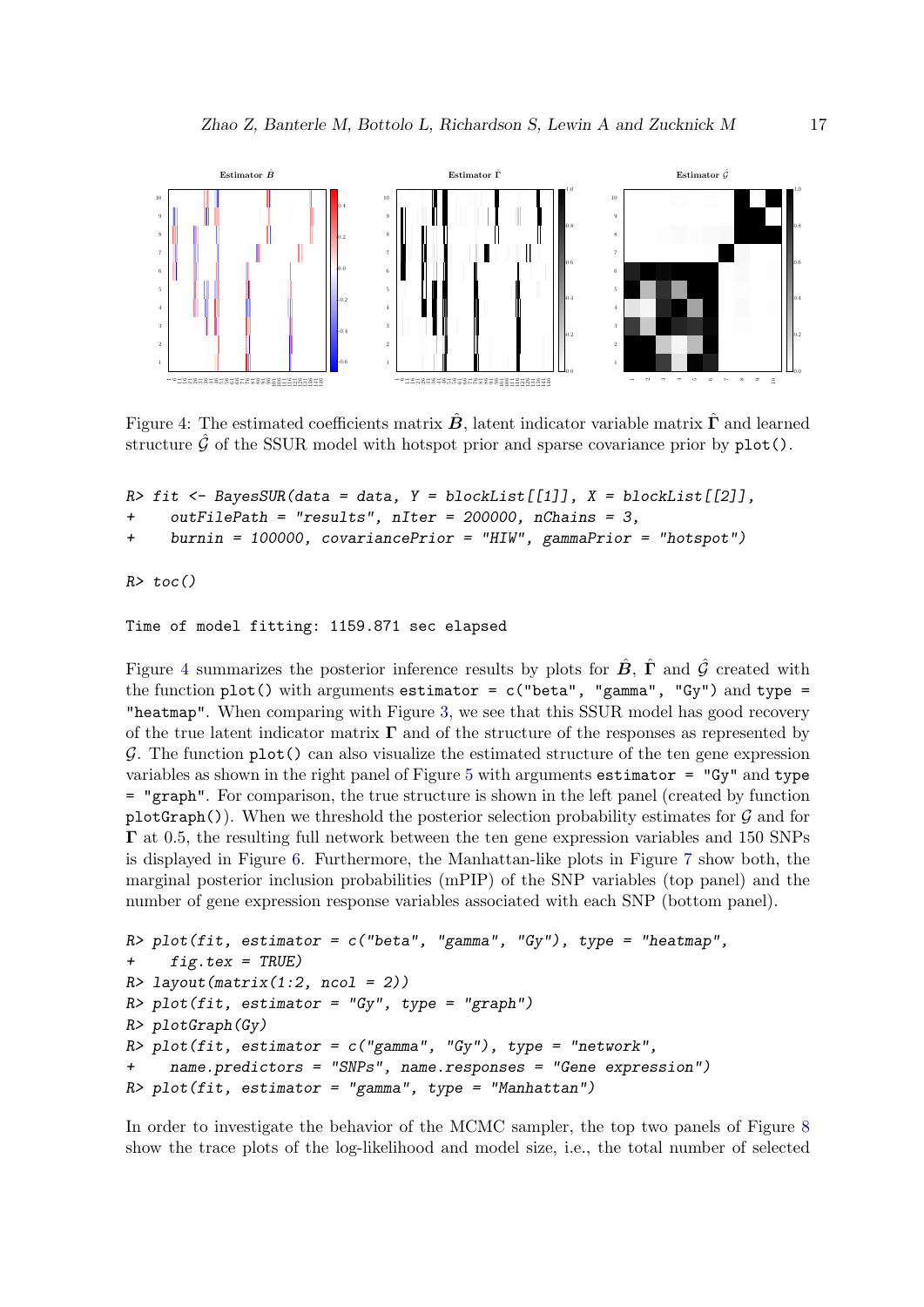

<span id="page-17-0"></span>Figure 5: The estimated structure of the ten response variables is visualized by  $plot(fit,$ estimator = "Gy", type = "graph") with  $\hat{G}$  thresholded at 0.5 (left). The true structure is shown with plotGraph(Gy), where Gy is the true adjacency matrix (right).



<span id="page-17-1"></span>Figure 6: Network representation between the ten gene expression variables and 150 SNP variables by plot(fit, estimator =  $c("gamma", "Gy")$ , type = "network", ...). The connections between gene expression variables are based on  $\hat{G}$  thresholded at 0.5, and the connections between the gene expression variables and SNPs are based on  $\hat{\Gamma}$  thresholded at 0.5.

predictors. We observe that the Markov chain seems to start sampling from the correct distribution after ca. 50,000 iterations. The bottom panels of Figure [8](#page-19-0) indicate that the log posterior distribution of the latent indicator variable  $\Gamma$  is stable for the last half of the chains after subtracting the burn-in length.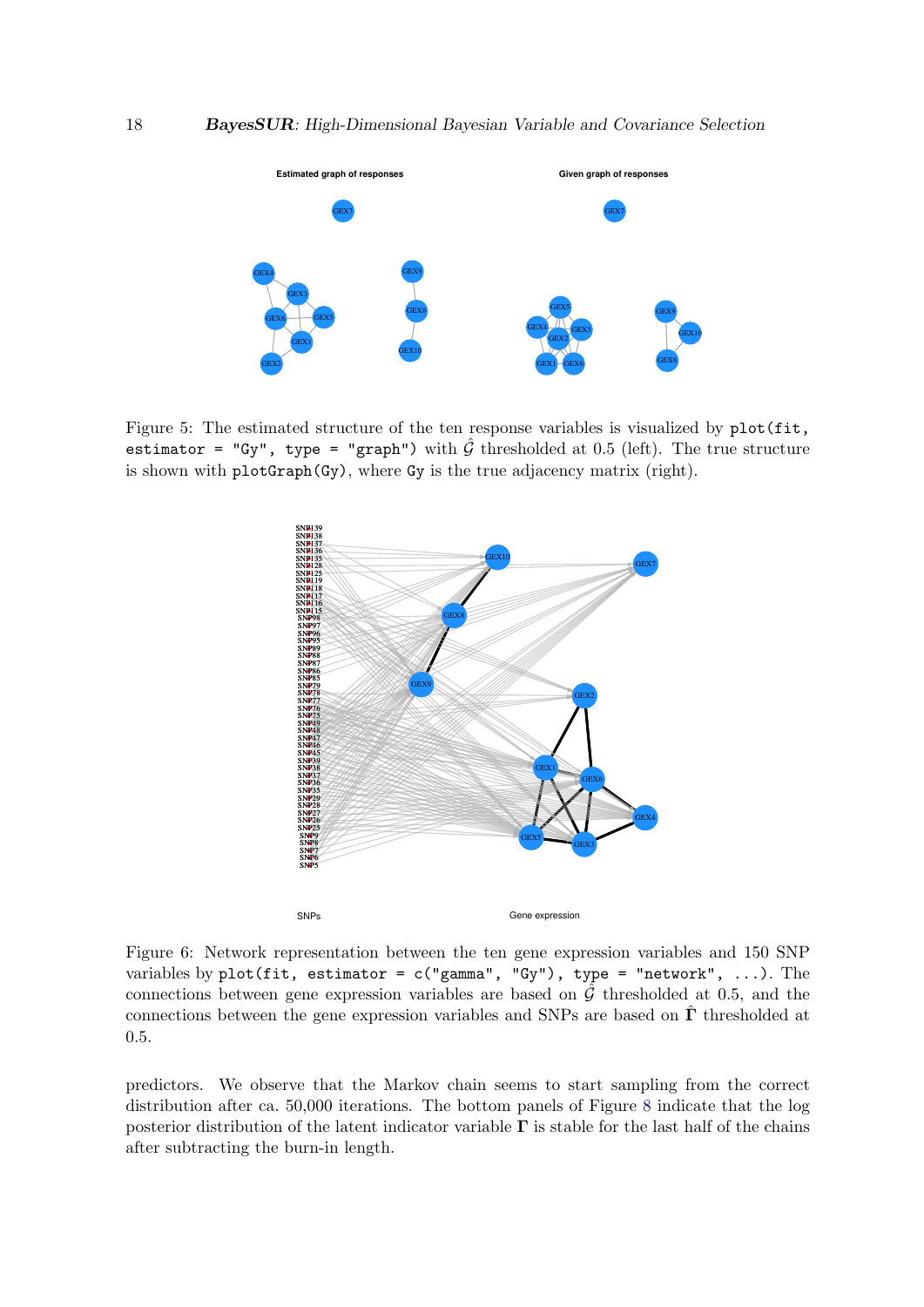

<span id="page-18-0"></span>Figure 7: Manhattan-like plots by plot(fit, estimator = "gamma", type = "Manhattan"). The top panel shows the marginal posterior inclusion probabilities (mPIP) of each SNP, and the bottom panel shows the number of gene expression response variables associated with each SNP. The number of responses are based on  $\hat{\Gamma}$  thresholded at 0.5.

### *R> plot(fit, estimator = "logP", type = "diagnostics")*

We finish this example analysis by detaching the eQTL example data set.

*R> detach(exampleEQTL)*

### 5.2. The genomics of drug sensitivity in cancer data

In this section we analyze a subset of the Genomics of Drug Sensitivity in Cancer (GDSC) data set from a large-scale pharmacogenomic study [\(Yang, Soares, Greninger, Edelman, Lightfoot,](#page-27-10) [Forbes, Bindal, Beare, Smith, Thompson, Ramaswamy, Futreal, Haber, Stratton, Benes,](#page-27-10) [McDermott, and Garnett 2013;](#page-27-10) [Garnett](#page-25-0) *et al.* [2012\)](#page-25-0). We analyze the pharmacological profiling of  $n = 499$  cell lines from  $p_0 = 13$  different tissue types for  $s = 7$  cancer drugs. The sensitivity of the cell lines to each of the drugs was summarized by the  $log(IC_{50})$  values estimated from *in vitro* dose response experiments. The cell lines are characterized by  $p_1 = 343$ selected gene expression features (GEX),  $p_2 = 426$  genes affected by copy number variations (CNV) and  $p_3 = 68$  genes with point mutations (MUT). The data sets were downloaded from <ftp://ftp.sanger.ac.uk/pub4/cancerrxgene/releases/release-5.0/> and processed as described in help("exampleGDSC"). Gene expression features are log-transformed.

[Garnett](#page-25-0) *et al.* [\(2012\)](#page-25-0) provide the target genes or pathways for all drugs. The aim of this study was to identify molecular characteristics that help predict the response of a cell line to a particular drug. Because many of the drugs share common targets and mechanisms of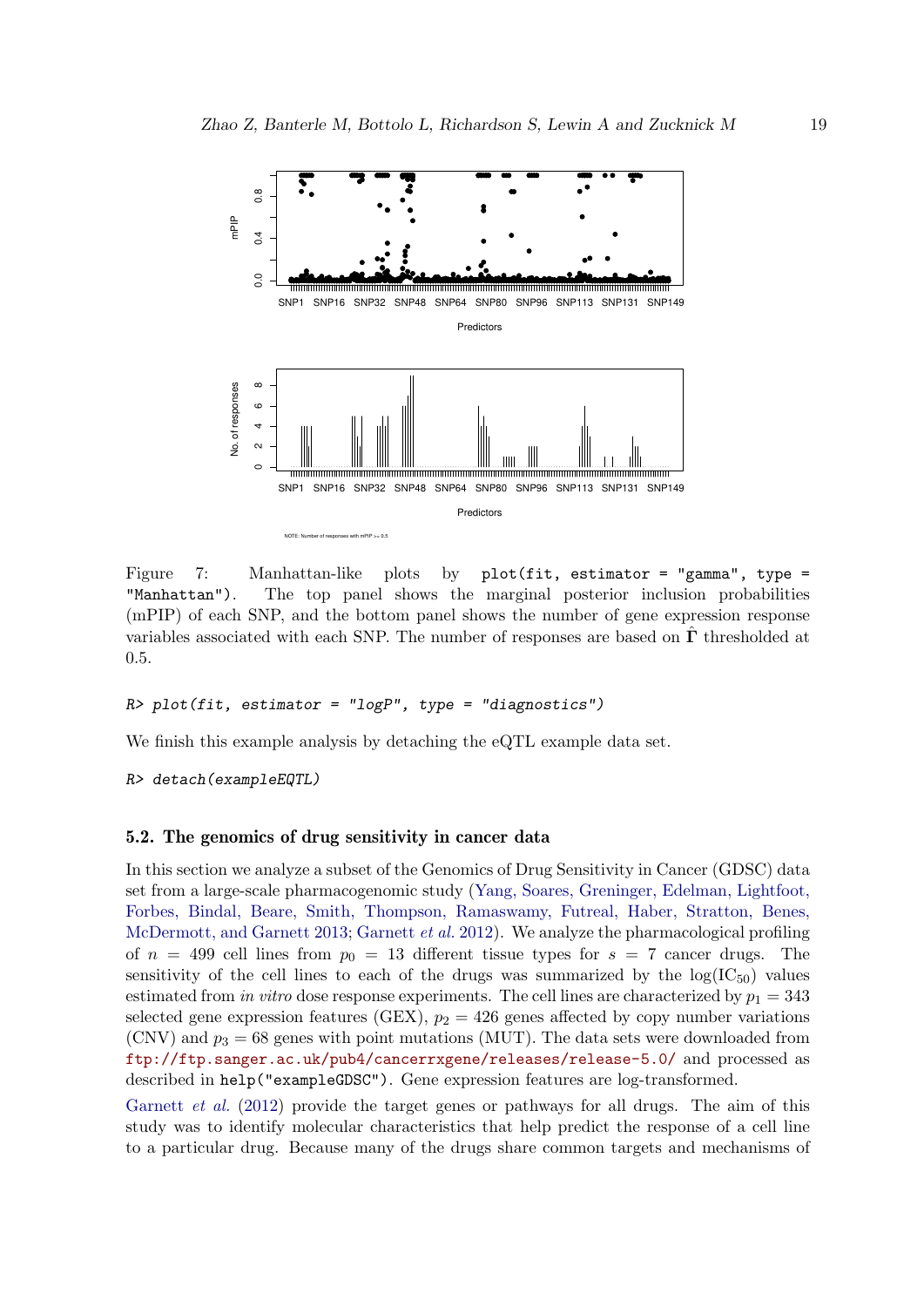

<span id="page-19-0"></span>Figure 8: Diagnostic plots of the MCMC sampler by plot(fit, estimator = "logP", type = "diagnostics").

action, the response of cell lines to many of the drugs is expected to be correlated. Therefore, a multivariate model seems appropriate:

$$
\mathbf{Y}_{\text{drugs}} = \mathbf{X}_{\text{tissues}} \boldsymbol{B}_0 + \mathbf{X}_{\text{GEX}} \boldsymbol{B}_1 + \mathbf{X}_{\text{CNV}} \boldsymbol{B}_2 + \mathbf{X}_{\text{MUT}} \boldsymbol{B}_3 + \mathbf{U}_{\text{error}},
$$

where the elements of  $B_0$  and non-zero elements of  $B_1$ ,  $B_2$  and  $B_3$  are independent and identically distributed with the prior  $\mathcal{N}(0, w)$ .

We may know the biological relationships within and between drugs and molecular features, so that the MRF prior [\(6\)](#page-4-1) can be used to learn the above multivariate model well. In our example, we know that the four drugs RDEA119, PD-0325901, CI-1040 and AZD6244 are MEK inhibitors which affect the MAPK/ERK pathway. Drugs Nilotinib and Axitinib are Bcr-Abl tyrosine kinase inhibitors which inhibit the mutated BCR-ABL gene. Finally, the drug Methotrexate is a chemotherapy agent and general immune system suppressant, which is not associated with a particular molecular target gene or pathway. For the target genes (and genes in target pathways) we consider all characteristics (GEX, CNV, MUT) available in our data set as being potentially associated. Based on this information, we construct an edge list of the matrix G for the MRF prior:

- edges between all features representing genes in the MAPK/ERK pathway and the four MEK inhibitors;
- edges between all features representing the Bcr-Abl fusion gene and the two Bcr-Abl inhibitors, see illustration in Figure  $9(a)$  $9(a)$ ;
- edges between all features from different data sources (i.e., GEX, CNV and MUT) representing a gene and all drugs, see illustration in Figure [9\(](#page-20-0)b).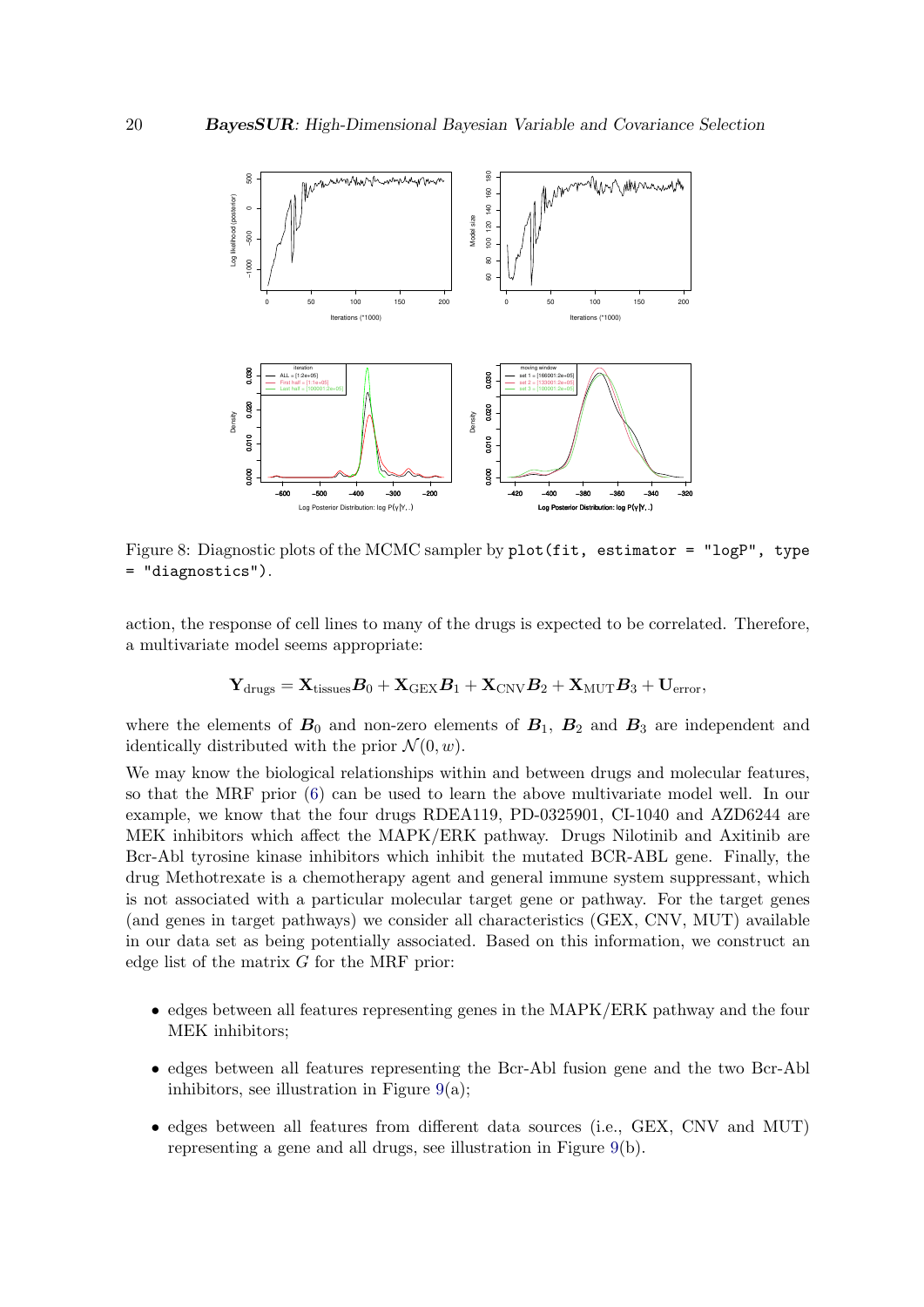

<span id="page-20-0"></span>Figure 9: Illustration of the relationship between drugs and a group of related genes. The left panel is for the Bcr-Abl fusion gene and the corresponding related genes. The right panel is for all drugs and gene TP35 as one example with features representing all three data sources. The names with suffix ".GEX", ".CNV" and ".MUT" are features of expression, copy number variation and mutation, respectively.

By matching the selected genes with the gene set of the MAPK/ERK pathway from the KEGG database, 57 features are considered to be connected to the four MEK inhibitors. The two genes (i.e., BCR and ABL) representing the Bcr-Abl fusion are connected with five features in the data set, which are BCR-ABL mutation, BCR gene expression, BCR copy number variation, ABL gene expression and ABL copy number variation (Figure [9\(](#page-20-0)a)). In addition, there are 347 small feature groups representing the different available data sources for each of the genes in the data set, which are potentially connected to all drugs. Figure  $9(a)$  $9(a)$ illustrates the edges between drugs Nilotinib, Axitinib and the related genes of the Bcr-Abl fusion gene, and Figure [9\(](#page-20-0)b) uses the TP53 gene as an example for how the different data sources representing a gene are related to each drug, thus linking the data sources together. Based on this information, we construct the matrix  $G$  for the MRF prior.

First, we load and attach the data. Note that in this example, we illustrate the use of the specific plot functions  $plotEstimator()$ ,  $plotGraph()$  and  $plotNetwork()$ , which are called directly here rather than via the generic  $plot()$  function as in the examples above.

```
R> data("exampleGDSC", package = "BayesSUR")
R> attach(exampleGDSC)
```
The following code chunk will run the MCMC sampler to fit the model. This represents a full analysis, which might take several hours to run with the chosen MCMC parameter values ( $nIter = 200000$ ,  $nChains = 6$ , burnin = 100000) and no parallelization ( $maxThreads =$ 1 by default). Approximate results for an initial assessment of the model can be achieved with much shorter MCMC runs. Note that we use the X\_0 argument for the thirteen cancer tissue types, which are included in the model as mandatory predictors that are always selected.

```
R> hyperpar <- list(mrf_d = -3, mrf_e = 0.2)
R> set.seed(6437)
R> tic("Time of model fitting")
R> fit <- BayesSUR(data = data, Y = blockList[[1]], X_0 = blockList[[2]],
```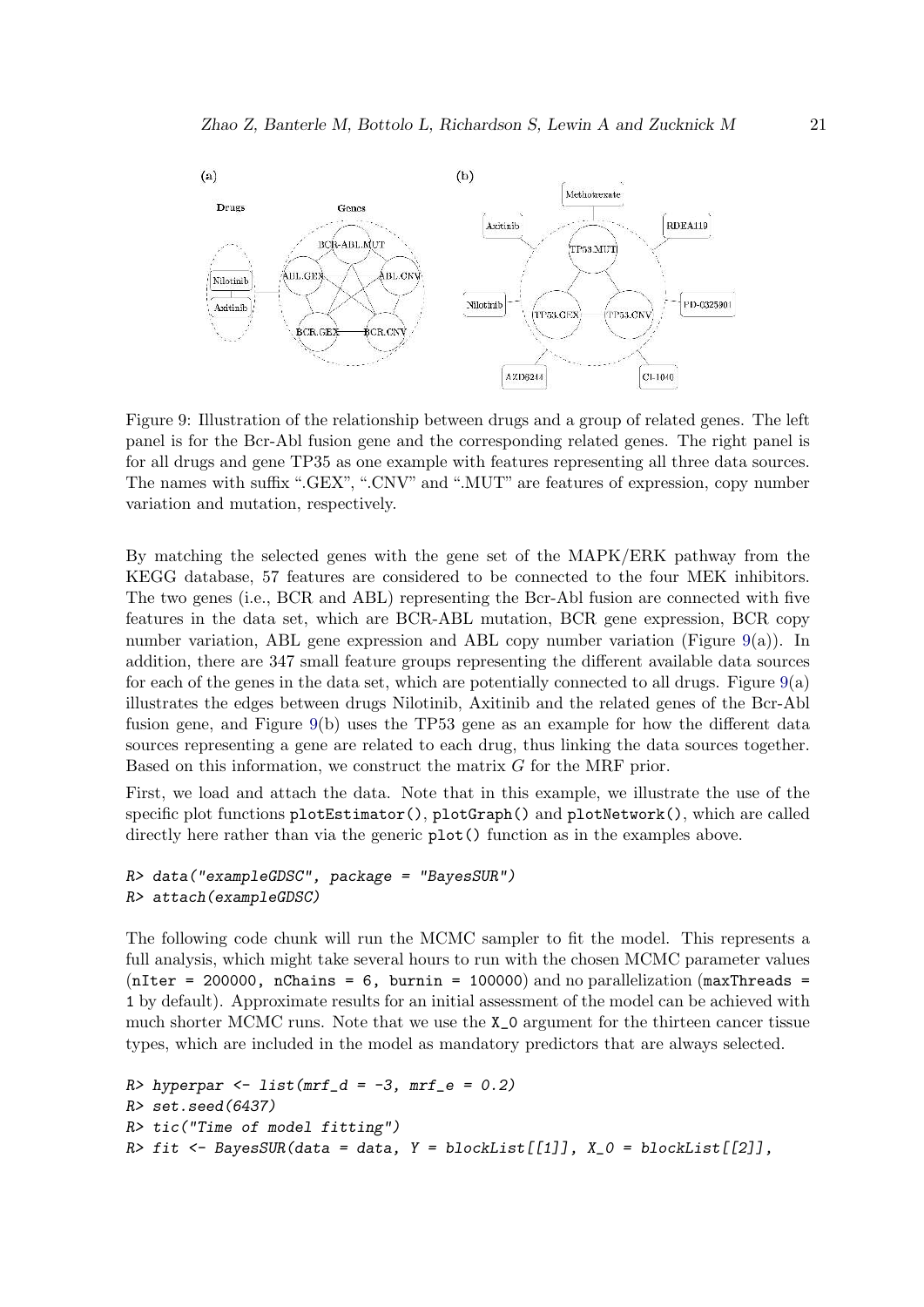

<span id="page-21-0"></span>Figure 10: Estimated structure of the seven drugs  $\hat{G}$ . Their associations as visualized in the right panel are based on  $\hat{G}$  thresholded at 0.5. Figures created with plotEstimator() (left) and plotGraph() (right).

```
+ X = blockList[[3]], outFilePath = "results", nIter = 200000,
+ burnin = 100000, nChains = 6, covariancePrior = "HIW",
+ gammaPrior = "MRF", hyperpar = hyperpar, mrfG = mrfG)
R> toc()
```

```
Time of model fitting: 7468.874 sec elapsed
```
After fitting an SSUR model with the MRF prior, the structure of the seven drugs,  $\mathcal{G}$ , has been learned as illustrated in Figure [10,](#page-21-0) where edges between two drugs  $k$  and  $k'$  indicate that  $\hat{G}_{kk'} > 0.5$ . All expected associations between the drugs within each drug group are found, but some additional connections are also identified: there are edges between Axitinib and Methotrexate and between CI-1040 and both Nilotinib and Axitinib.

```
R> plotEstimator(fit, estimator = "Gy", name.responses = c("Methotrexate",
+ "RDEA119", "PD.0325901", "CI.1040", "AZD6244", "Nilotinib", "Axitinib"),
     + fig.tex = TRUE, output = "ResponseGraphGDSC1")
R> plotGraph(fit, estimator = "Gy")
R> plotNetwork(fit, estimator = c("gamma", "Gy"), label.predictor = "",
+ name.predictors = "Genes", name.responses = "Drugs",
    + nodesizePredictor = 2)
```
The estimated relationships between the drugs and genes are displayed in Figure [11.](#page-22-0) There are 259 of all 5859 coefficients selected in total when thresholding  $\hat{\Gamma}$  at 0.5. This results in 82 molecular features being selected for at least one of the drugs, 7 for Methotrexate, 69 for the four MEK inhibitors and 11 for the two Bcr-Abl tyrosine kinase inhibitors.

Network substructures of interest can also be selected and visualized individually, since the user can specify, which response variables (drugs) and which input variables (molecular features) to include in a figure. For example, Figures [12](#page-23-0) and [13](#page-23-1) show the estimated network representations of the two groups of drugs, respectively.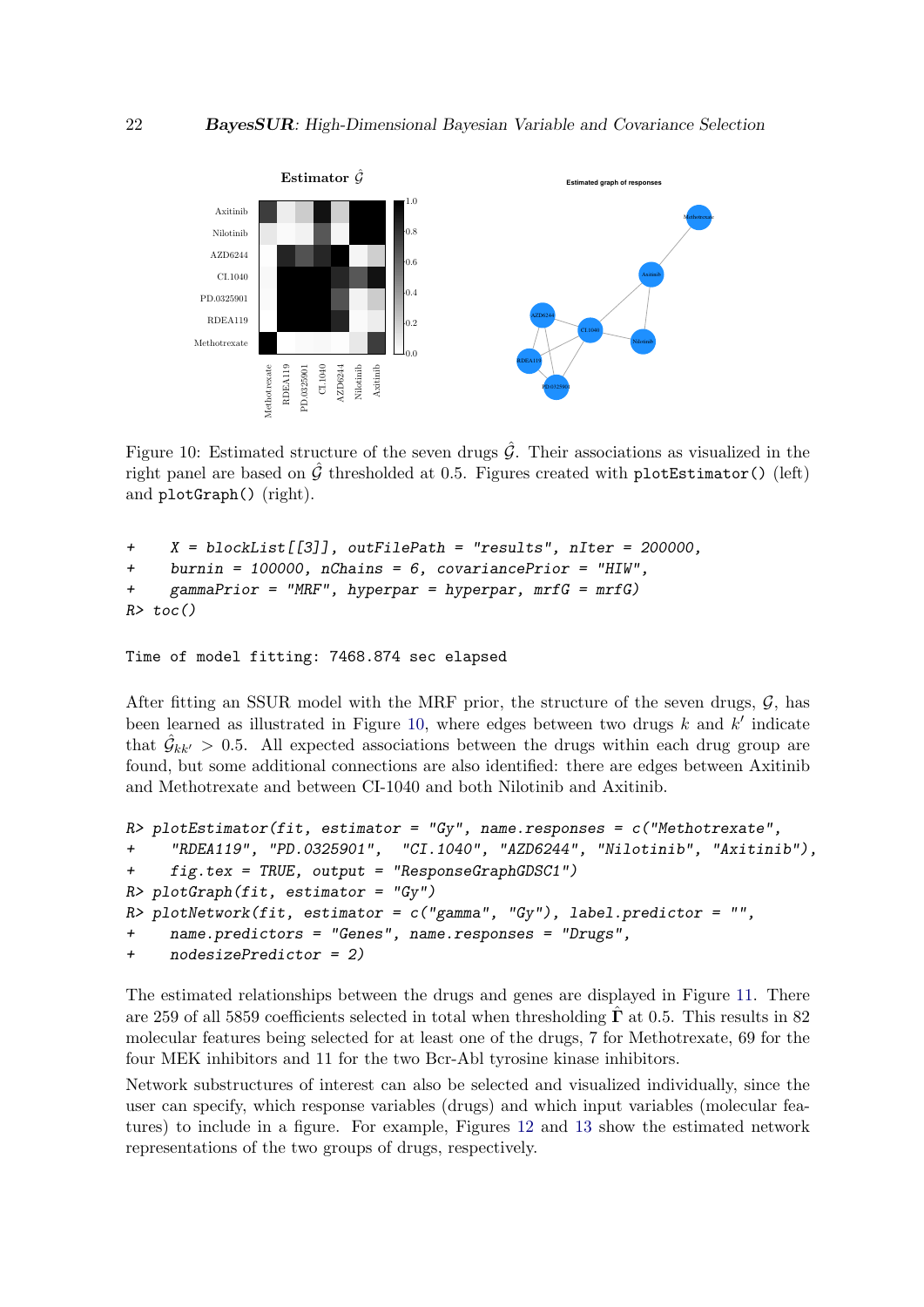

<span id="page-22-0"></span>Figure 11: Estimated network between the seven drugs and selected genes based on thresholds 0.5. Figure created with plotNetwork().

```
R> data("targetGene", package = "BayesSUR")
R> plotNetwork(fit, estimator = c("gamma", "Gy"),
+ includeResponse = c("RDEA119", "PD.0325901", "CI.1040", "AZD6244"),
+ includePredictor = names(targetGene$group1))
```
In addition, Figure [13](#page-23-1) illustrates, how one can customize the display of the edges between input and response variables to visualize the strength of the association between nodes. In particular, one can either simply use a threshold, e.g., 0.5, to show all edges with marginal posterior inclusion probabilities larger than the threshold equally (left panel), or the width of edges (greater than the specified threshold) can be weighted by the corresponding inclusion probability (right panel).

```
R> layout(matrix(1:2, ncol = 2))
R> plotNetwork(fit, estimator = c("gamma", "Gy"), edge.weight = TRUE,
+ includeResponse = c("Nilotinib", "Axitinib"),
     + includePredictor = names(targetGene$group2))
R> plotNetwork(fit, estimator = c("gamma", "Gy"),
+ edge.weight = TRUE, PmaxPredictor = 0.01,
+ includeResponse = c("Nilotinib", "Axitinib"),
+ includePredictor = names(targetGene$group2))
```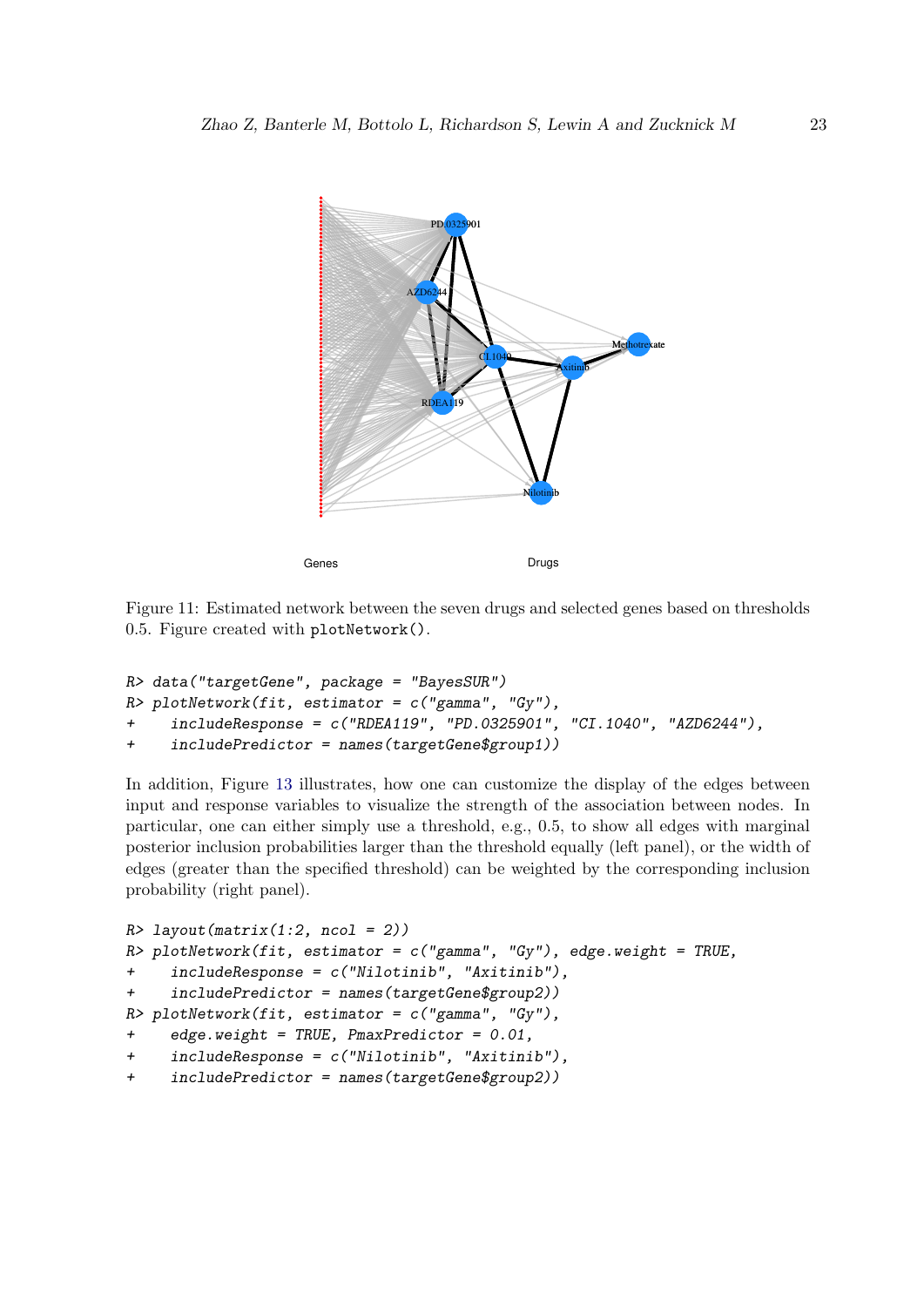

<span id="page-23-0"></span>Figure 12: Estimated network between the MEK inhibitors and selected target genes based on thresholds 0.5. Figure created with plotNetwork().



<span id="page-23-1"></span>Figure 13: Estimated network between the Bcr-Abl inhibitors and selected target genes. The left panel is based on a threshold on  $\hat{\Gamma}$  of 0.5 while the right panel is based on a threshold of 0.01. Both panels use a threshold on  $\hat{G}$  of 0.5. The edges are weighted by the corresponding inclusion probabilities, if they are greater than the specified thresholds. Figures created with plotNetwork().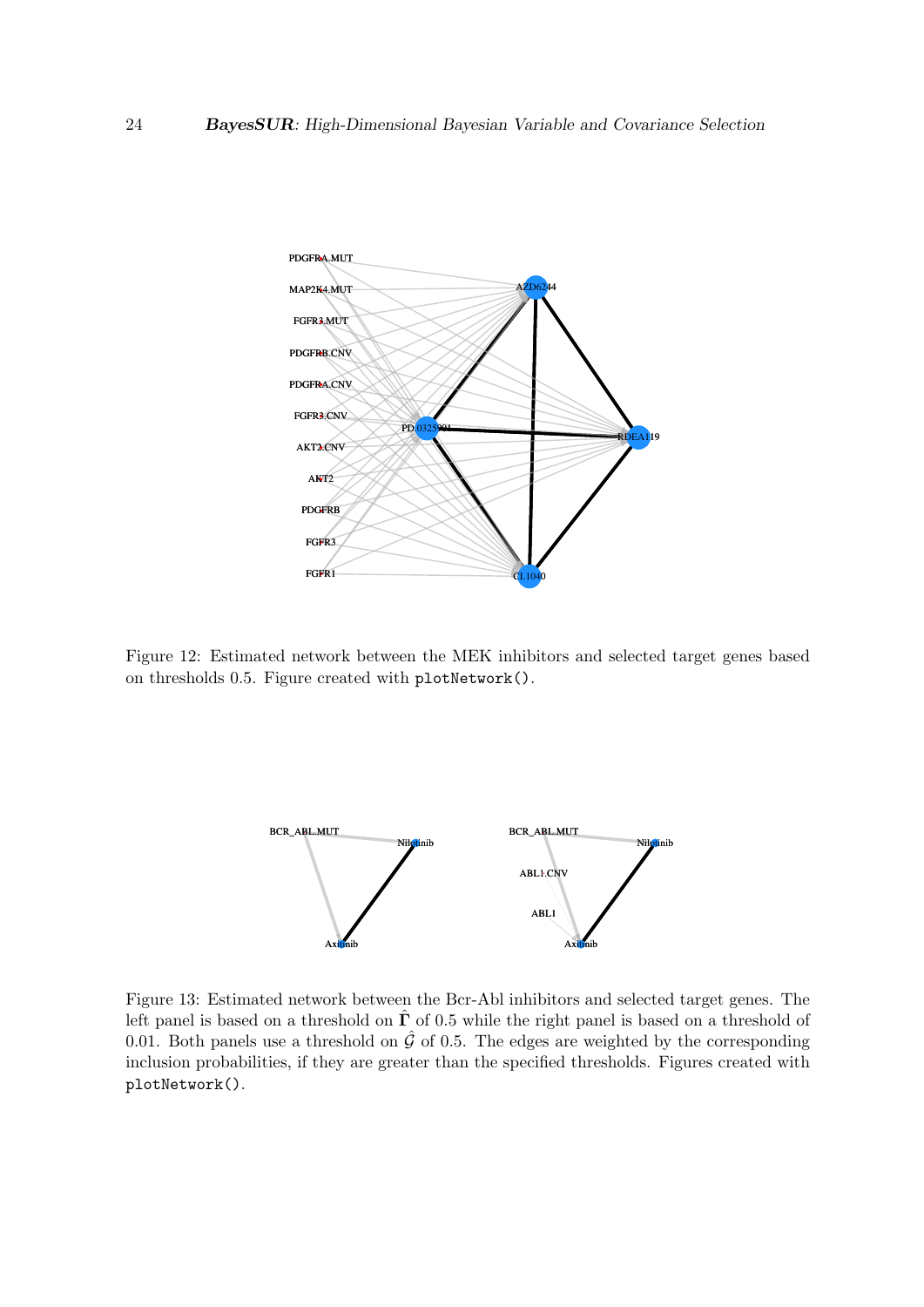# 6. Conclusion

The BayesSUR package presents a series of multivariate Bayesian variable selection models, for which the ESS algorithm is employed for posterior inference over the model space. It provides a unified R package and a consistent interface for the  $C++$  implementations of individual models. The package supports all combinations of the covariance priors and variable selection priors from Section [2](#page-2-0) in the Bayesian HRR and SUR model frameworks. This includes the MRF prior on the latent indicator variables to allow the user to make use of prior knowledge of the relationships between both response variables and predictors. To overcome the computational cost for data sets with large numbers of input variables, parallel processing is also implemented with respect to multiple chains, and for calculation of likelihoods of parameters and samples, although the MCMC algorithm itself is still challenging to be parallelized. We demonstrated the modeling aspects of variable selection and structure recovery to identify relationships between multivariate (potentially high-dimensional) responses as well as between responses and high-dimensional predictors, by applying the package to a simulated eQTL data set and to pharmacogenomic data from the GDSC project.

Possible extensions of the R package include the implementation of different priors to introduce even more flexibility in the modeling choices. In particular, the  $q$ -prior could be considered for the regression coefficients matrix B [\(Bottolo and Richardson 2010;](#page-25-4) [Richardson](#page-27-1) *et al.* [2011;](#page-27-1) [Lewin](#page-26-4) *et al.* [2015b\)](#page-26-4), whereas currently only the independence prior is available. In addition, the spike-and-slab prior on the covariance matrix C [\(Wang 2015;](#page-27-11) [Banerjee and Ghosal 2015;](#page-24-0) [Deshpande](#page-25-8) *et al.* [2019\)](#page-25-8) might be useful, or the horseshoe prior on the latent indicator variable Γ, which was recently implemented in the multivariate regression setup by [Ruffieux, Davison,](#page-27-12) [Hager, Inshaw, Fairfax, Richardson, and Bottolo](#page-27-12) [\(2020\)](#page-27-12).

# Acknowledgments

A. Lewin and M. Zucknick are joint last authors. The authors thank the editors and the two referees for helpful suggestions. The authors declare no conflicts of interest. This work was made possible through funding from the Faculty of Medicine, University of Oslo (ZZ, MZ), Research Council of Norway project No. 237718 "Big Insight" (ZZ), European Union Horizon 2020 grant agreements No. 847912 "RESCUER" (MZ, SR) and No. 633595 "Dyna-Health" (AL), UK Medical Research Council grants MR/M013138/1 (MB, AL, LB, SR) and MC UU 00002/10 (SR), NIHR Cambridge BRC (SR), BHF-Turing Cardiovascular Data Science Awards 2017 (LB) and The Alan Turing Institute under UK Engineering and Physical Sciences Research Council grant EP/N510129/1 (LB).

# References

<span id="page-24-1"></span>Banerjee S (2008). "Bayesian Linear Model: Gory Details." URL [http://www.biostat.umn.](http://www.biostat.umn.edu/~ph7440/pubh7440/BayesianLinearModelGoryDetails.pdf) [edu/~ph7440/pubh7440/BayesianLinearModelGoryDetails.pdf](http://www.biostat.umn.edu/~ph7440/pubh7440/BayesianLinearModelGoryDetails.pdf).

<span id="page-24-0"></span>Banerjee S, Ghosal S (2015). "Bayesian Structure Learning in Graphical Models." *Journal of Multivariate Analysis*, 136, 147–162. [doi:10.1016/j.jmva.2015.01.015](http://dx.doi.org/10.1016/j.jmva.2015.01.015).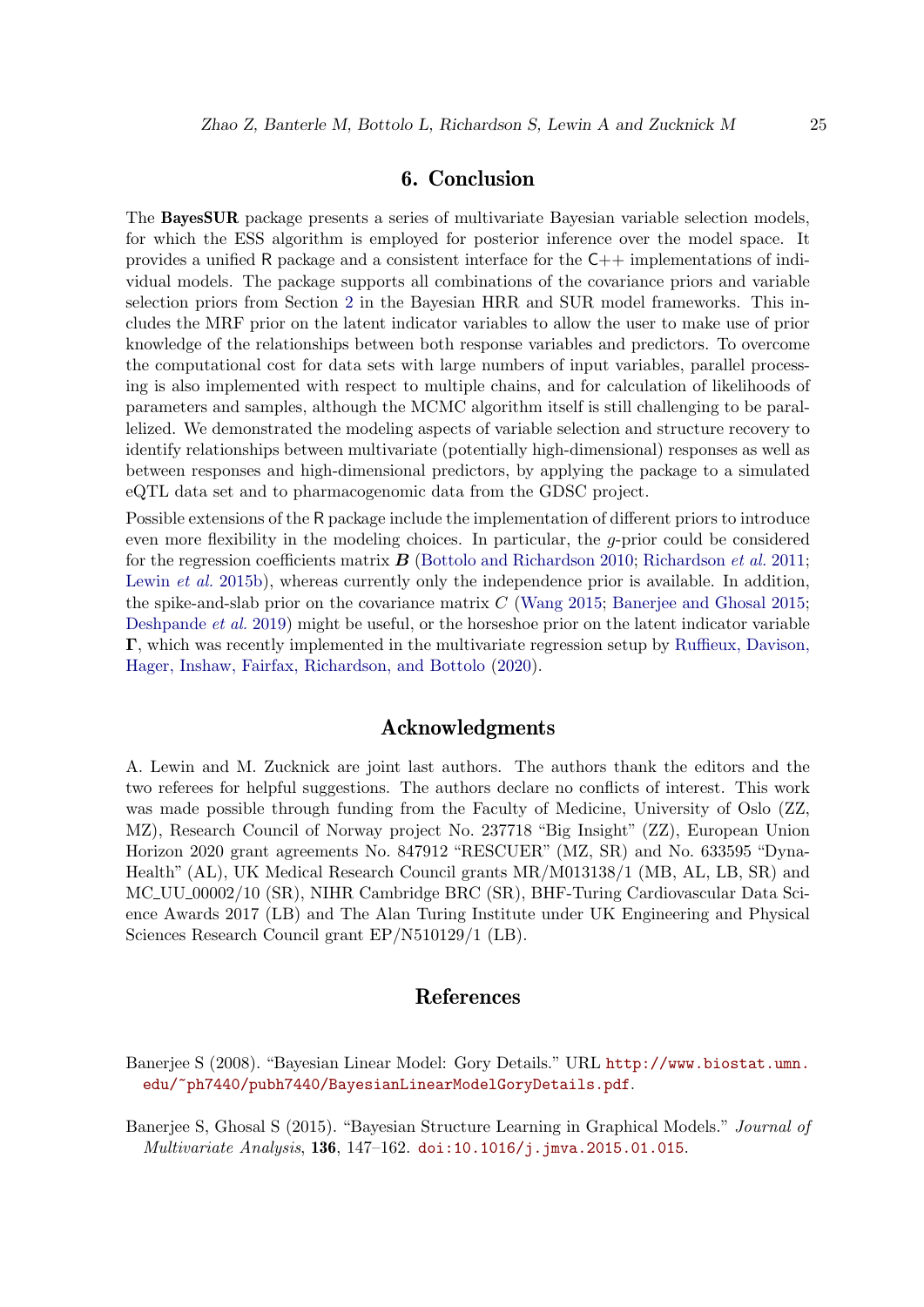- <span id="page-25-2"></span>Banterle M, Zhao Z, Lewin A (2021). BayesSUR*: Bayesian Seemingly Unrelated Regression*. R package version 2.0-0, URL <https://CRAN.R-project.org/package=BayesSUR>.
- <span id="page-25-10"></span>Barbieri MM, Berger JO (2004). "Optimal Predictive Model Selection." *The Annals of Statistics*, 32(3), 870–897. [doi:10.1214/009053604000000238](http://dx.doi.org/10.1214/009053604000000238).
- <span id="page-25-1"></span>Barretina J, Caponigro G, Stransky N, Venkatesan K, Margolin AA, Kim S, Wilson CJ, Lehar J, Kryukov GV, Sonkin D, *et al.* (2012). "The Cancer Cell Line Encyclopedia Enables Predictive Modelling of Anticancer Drug Sensitivity." *Nature*, 483(7391), 603–607. [doi:](http://dx.doi.org/10.1038/nature11003) [10.1038/nature11003](http://dx.doi.org/10.1038/nature11003).
- <span id="page-25-6"></span>Bhadra A, Mallick BK (2013). "Joint High-Dimensional Bayesian Variable and Covariance Selection with an Application to eQTL Analysis." *Biometrics*, 69(2), 447–457. [doi:10.](http://dx.doi.org/10.1111/biom.12021) [1111/biom.12021](http://dx.doi.org/10.1111/biom.12021).
- <span id="page-25-7"></span>Bottolo L, Banterle M, Richardson S, Ala-Korpela M, Järvelin MR, Lewin A (2021). "A computationally efficient Bayesian seemingly unrelated regressions model for high-dimensional quantitative trait loci discovery." *Journal of the Royal Statistical Society: Series C (Applied Statistics)*, 70, 886–908. [doi:10.1111/rssc.12490](http://dx.doi.org/10.1111/rssc.12490).
- <span id="page-25-3"></span>Bottolo L, Petretto E, Blankenberg S, Cambien F, Cook SA, Tiret L, Richardson S (2011). "Bayesian Detection of Expression Quantitative Trait Loci Hot-Spots." *Genetics*, 189(4), 1449–1459. [doi:10.1534/genetics.111.131425](http://dx.doi.org/10.1534/genetics.111.131425).
- <span id="page-25-4"></span>Bottolo L, Richardson S (2010). "Evolutionary Stochastic Search for Bayesian Model Exploration." *Bayesian Analysis*, 5(3), 583–618. [doi:10.1214/10-ba523](http://dx.doi.org/10.1214/10-ba523).
- <span id="page-25-5"></span>Carvalho CM, Massam H, West M (2007). "Simulation of Hyper-Inverse Wishart Distributions in Graphical Models." *Biometrika*, 94(3), 647–659. [doi:10.1093/biomet/asm056](http://dx.doi.org/10.1093/biomet/asm056).
- <span id="page-25-13"></span>Csárdi G, Nepusz T (2006). "The **igraph** Software Package for Complex Network Research." *InterJournal*, Complex Systems, 1695.
- <span id="page-25-8"></span>Deshpande SK, Ročková V, George EI (2019). "Simultaneous Variable and Covariance Selection with the Multivariate Spike-and-Slab Lasso." *Journal of Computational and Graphical Statistics*, 28(4), 921–931. [doi:10.1080/10618600.2019.1593179](http://dx.doi.org/10.1080/10618600.2019.1593179).
- <span id="page-25-11"></span>Eddelbuettel D, François R (2011). "Rcpp: Seamless R and C++ Integration." *Journal of Statistical Software*, 40(8), 1–18. [doi:10.18637/jss.v040.i08](http://dx.doi.org/10.18637/jss.v040.i08).
- <span id="page-25-12"></span>Eddelbuettel D, Sanderson C (2014). "RcppArmadillo: Accelerating R with High-Performance C++ Linear Algebra." *Computational Statistics & Data Analysis*, 71, 1054–1063. [doi:](http://dx.doi.org/10.1016/j.csda.2013.02.005) [10.1016/j.csda.2013.02.005](http://dx.doi.org/10.1016/j.csda.2013.02.005).
- <span id="page-25-0"></span>Garnett MJ, Edelman EJ, Heidorn SJ, Greenman CD, Dastur A, Lau KW, Greninger P, Thompson IR, Luo X, Soares J, Liu Q, *et al.* (2012). "Systematic Identification of Genomic Markers of Drug Sensitivity in Cancer Cells." *Nature*, 483(7391), 570–575. [doi:10.1038/](http://dx.doi.org/10.1038/nature11005) [nature11005](http://dx.doi.org/10.1038/nature11005).
- <span id="page-25-9"></span>Gelfand A (1996). "Model Determination Using Sampling Based Method." In W Gilks, S Richardson, D Spiegelhalter (eds.), *Markov Chain Monte Carlo in Practice*, chapter 9, pp. 145–161. Chapman & Hall, Boca Raton, FL.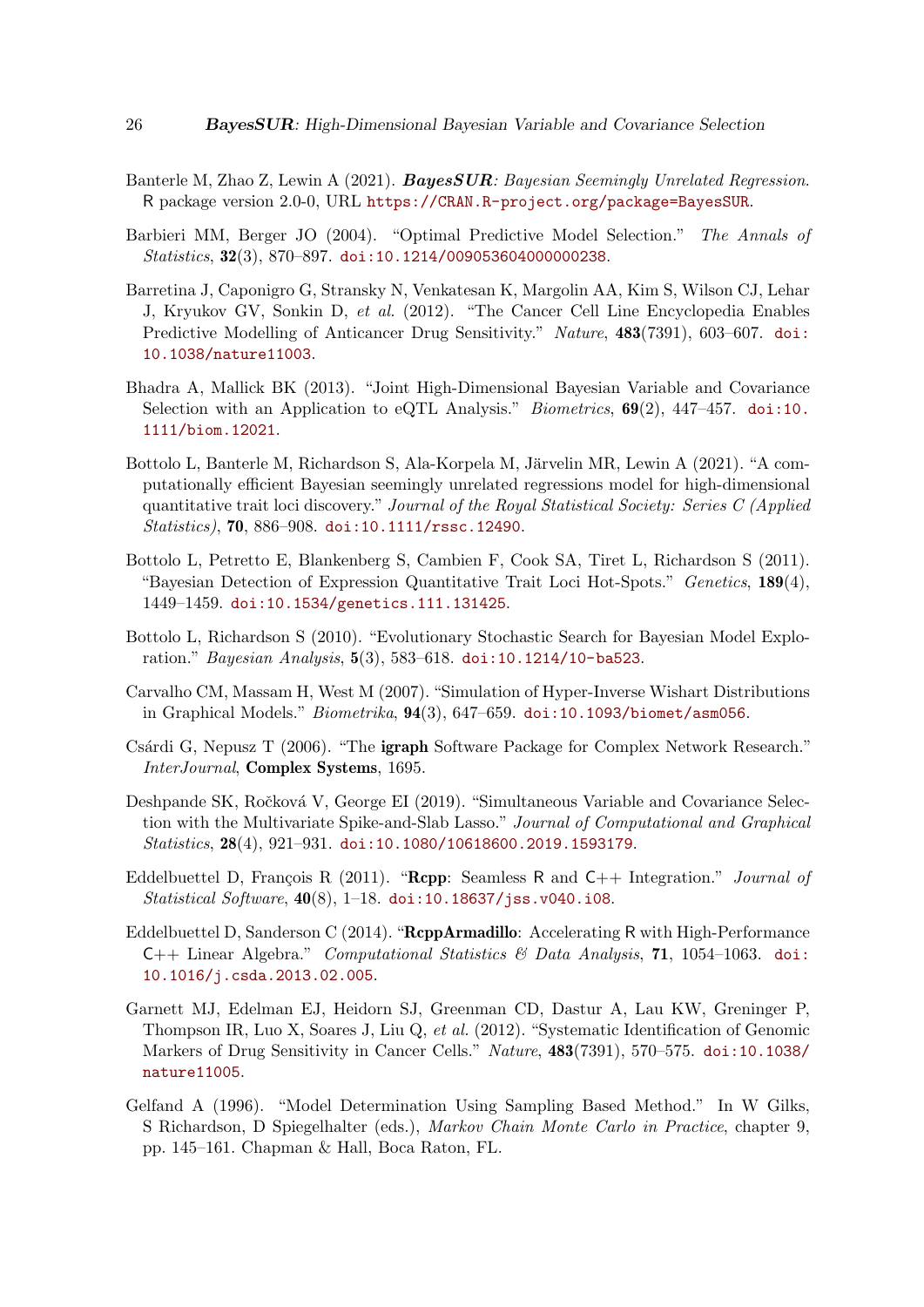- <span id="page-26-0"></span>Gray JW, Mills GB (2015). "Large-Scale Drug Screens Support Precision Medicine." *Cancer Discovery*, 5(11), 1130–1132. [doi:10.1158/2159-8290.cd-15-0945](http://dx.doi.org/10.1158/2159-8290.cd-15-0945).
- <span id="page-26-12"></span>Green PJ, Thomas A (2013). "Sampling Decomposable Graphs Using a Markov Chain on Junction Trees." *Biometrika*, 100(1), 91–110. [doi:10.1093/biomet/ass052](http://dx.doi.org/10.1093/biomet/ass052).
- <span id="page-26-9"></span>Holmes CC, Denison DGT, Mallick BK (2002). "Accounting for Model Uncertainty in Seemingly Unrelated Regressions." *Journal of Computational and Graphical Statistics*, 11(3), 533–551. [doi:10.1198/106186002475](http://dx.doi.org/10.1198/106186002475).
- <span id="page-26-1"></span>Jia Z, Xu S (2007). "Mapping Quantitative Trait Loci for Expression Abundance." *Genetics*,  $176(1), 611-623.$  [doi:10.1534/genetics.106.065599](http://dx.doi.org/10.1534/genetics.106.065599).
- <span id="page-26-10"></span>Jones B, Carvalho CM, Dobra A, Hans C, Carter C, West M (2005). "Experiments in Stochastic Computation for High-Dimensional Graphical Models." *Statistical Science*, 20(4), 388– 400. [doi:10.1214/088342305000000304](http://dx.doi.org/10.1214/088342305000000304).
- <span id="page-26-6"></span>Lee KH, Tadesse MG, Baccarelli AA, Schwartz J, Coull BA (2017). "Multivariate Bayesian Variable Selection Exploiting Dependence Structure among Outcomes: Application to Air Pollution Effects on DNA Methylation." *Biometrics*, 73(1), 232–241. [doi:10.1111/biom.](http://dx.doi.org/10.1111/biom.12557) [12557](http://dx.doi.org/10.1111/biom.12557).
- <span id="page-26-7"></span>Lee KH, Tadesse MG, Coull BA, Starr JR (2021). mBvs*: Bayesian Variable Selection Methods for Multivariate Data*. R package version 1.5, URL [https://CRAN.R-project.](https://CRAN.R-project.org/package=mBvs) [org/package=mBvs](https://CRAN.R-project.org/package=mBvs).
- <span id="page-26-5"></span>Lewin A, Campanella G, Saadi H, Liquet B, Chadeau-Hyam M (2015a). R2HESS*: Wrapper Functions for Single and Multi-Tissue HESS*. R package version 1.0.1, URL [https://www.](https://www.mrc-bsu.cam.ac.uk/software/) [mrc-bsu.cam.ac.uk/software/](https://www.mrc-bsu.cam.ac.uk/software/).
- <span id="page-26-4"></span>Lewin A, Saadi H, Peters JE, Moreno-Moral A, Lee JC, Smith KG, Petretto E, Bottolo L, Richardson S (2015b). "MT-HESS: An Efficient Bayesian Approach for Simultaneous Association Detection in OMICS Datasets, with Application to eQTL Mapping in Multiple Tissues." *Bioinformatics*, 32(4), 523–532. [doi:10.1093/bioinformatics/btv568](http://dx.doi.org/10.1093/bioinformatics/btv568).
- <span id="page-26-11"></span>Liang F, Wong WH (2000). "Evolutionary Monte Carlo: Applications to  $C_p$  Model Sampling and Change Point Problem." *Statistica Sinica*, 10(2), 317–342.
- <span id="page-26-8"></span>Liquet B, Bottolo L, Campanella G, Richardson S, Chadeau-Hyam M (2016). "R2GUESS: A Graphics Processing Unit-Based R Package for Bayesian Variable Selection Regression of Multivariate Responses." *Journal of Statistical Software*, 69(2), 1–32. [doi:10.18637/jss.](http://dx.doi.org/10.18637/jss.v069.i02) [v069.i02](http://dx.doi.org/10.18637/jss.v069.i02).
- <span id="page-26-2"></span>Liquet B, Mengersen K, Pettitt AN, Sutton M (2017). "Bayesian Variable Selection Regression of Multivariate Responses for Group Data." *Bayesian Analysis*, 12(4), 1039–1067. [doi:](http://dx.doi.org/10.1214/17-ba1081) [10.1214/17-ba1081](http://dx.doi.org/10.1214/17-ba1081).
- <span id="page-26-3"></span>Liquet B, Sutton M (2017). MBSGS*: Multivariate Bayesian Sparse Group Selection with Spike and Slab*. R package version 1.1.0, URL [https://CRAN.R-project.org/package=](https://CRAN.R-project.org/package=MBSGS) [MBSGS](https://CRAN.R-project.org/package=MBSGS).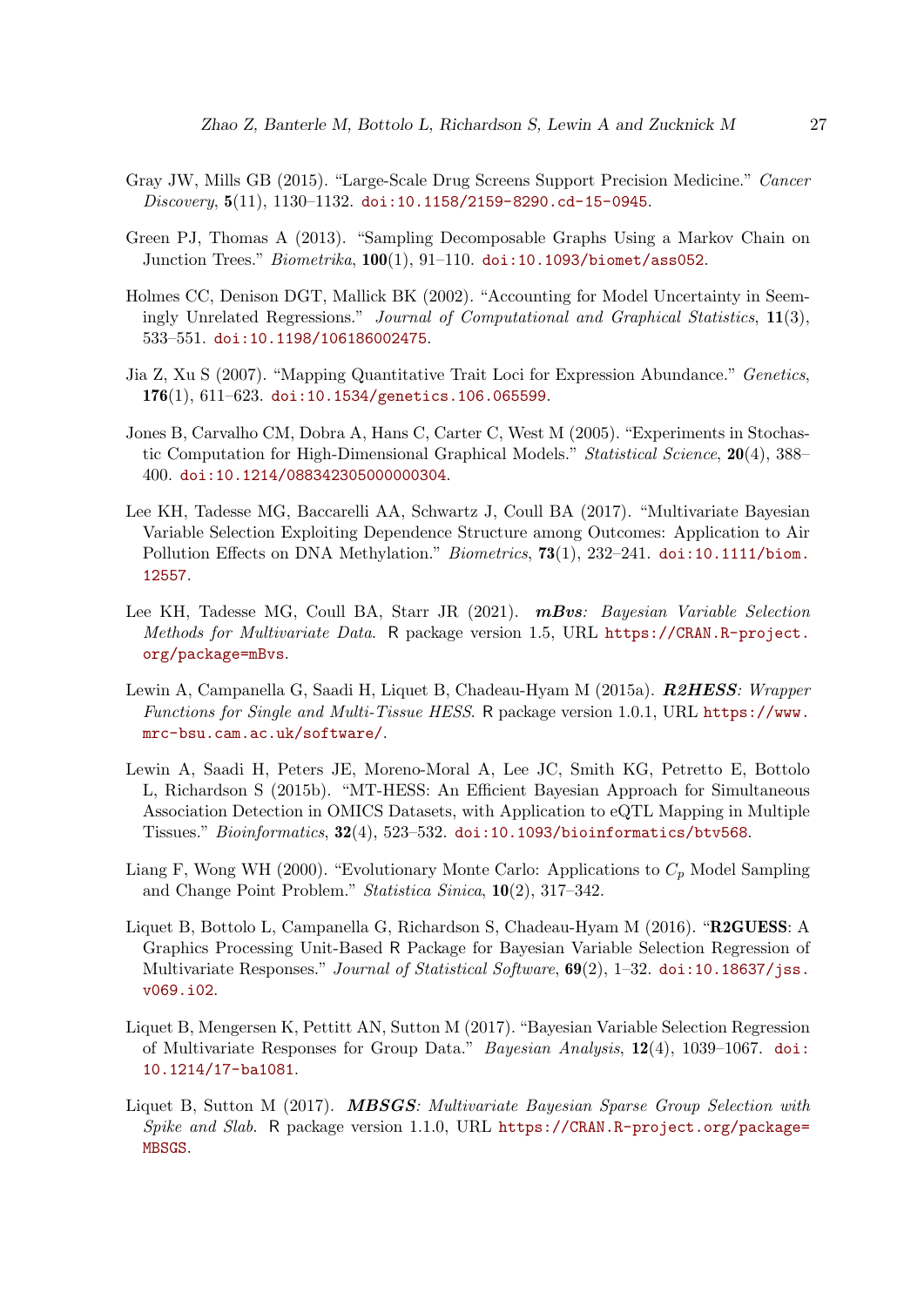- <span id="page-27-9"></span>Mohammadi R, Wit E (2019). "**BDgraph**: An R Package for Bayesian Structure Learning in Graphical Models." *Journal of Statistical Software*, 89(3), 1–30. [doi:10.18637/jss.v089.](http://dx.doi.org/10.18637/jss.v089.i03) [i03](http://dx.doi.org/10.18637/jss.v089.i03).
- <span id="page-27-2"></span>Petretto E, Bottolo L, Langley SR, Heinig M, Mcdermott-Roe C, Sarwar R, Pravenec M, Hubner N, Aitman TJ, Cook SA, Richardson S (2010). "New Insights into the Genetic Control of Gene Expression Using a Bayesian Multi-Tissue Approach."*PLoS Computational Biology*, 6(4), e1000737. [doi:10.1371/journal.pcbi.1000737](http://dx.doi.org/10.1371/journal.pcbi.1000737).
- <span id="page-27-0"></span>R Core Team (2021). R*: A Language and Environment for Statistical Computing*. R Foundation for Statistical Computing, Vienna, Austria. URL <https://www.R-project.org/>.
- <span id="page-27-1"></span>Richardson S, Bottolo L, Rosenthal JS (2011). "Bayesian Models for Sparse Regression Analysis of High Dimensional Data." In *Bayesian Statistics*, volume 9, pp. 539–568. Citeseer.
- <span id="page-27-12"></span>Ruffieux H, Davison AC, Hager J, Inshaw J, Fairfax BP, Richardson S, Bottolo L (2020). "A Global-Local Approach for Detecting Hotspots in Multiple-Response Regression." *The Annals of Applied Statistics*, 14(2), 905–928. [doi:10.1214/20-aoas1332](http://dx.doi.org/10.1214/20-aoas1332).
- <span id="page-27-8"></span>Schwender H (2012). "scrime: Analysis of High-Dimensional Categorical Data Such as SNP Data." R package version 1.3.5. URL <https://CRAN.R-project.org/package=scrime>.
- <span id="page-27-5"></span>Stingo FC, Chen YA, Tadesse MG, Vannucci M (2011). "Incorporating Biological Information into Linear Models: A Bayesian Approach to the Selection of Pathways and Genes." *The Annals of Applied Statistics*, 5(3), 1978–2002. [doi:10.1214/11-aoas463](http://dx.doi.org/10.1214/11-aoas463).
- <span id="page-27-6"></span>Uhler C, Lenkoski A, Richards D (2018). "Exact Formulas for the Normalizing Constants of Wishart Distributions for Graphical Models." *The Annals of Statistics*, 46(1), 90–118. [doi:10.1214/17-aos1543](http://dx.doi.org/10.1214/17-aos1543).
- <span id="page-27-7"></span>Vehtari A, Gelman A, Gabry J (2017). "Practical Bayesian Model Evaluation Using Leave-One-out Cross-Validation and WAIC." *Statistics and Computing*, 27(5), 1413–1432. [doi:](http://dx.doi.org/10.1007/s11222-016-9696-4) [10.1007/s11222-016-9696-4](http://dx.doi.org/10.1007/s11222-016-9696-4).
- <span id="page-27-3"></span>Wang H (2010). "Sparse Seemingly Unrelated Regression Modelling: Applications in Finance and Econometrics." *Computational Statistics & Data Analysis*, 54(11), 2866–2877. [doi:](http://dx.doi.org/10.1016/j.csda.2010.03.028) [10.1016/j.csda.2010.03.028](http://dx.doi.org/10.1016/j.csda.2010.03.028).
- <span id="page-27-11"></span>Wang H (2015). "Scaling It Up: Stochastic Search Structure Learning in Graphical Models." *Bayesian Analysis*, 10(2), 351–377. [doi:10.1214/14-ba916](http://dx.doi.org/10.1214/14-ba916).
- <span id="page-27-10"></span>Yang W, Soares J, Greninger P, Edelman E, Lightfoot H, Forbes S, Bindal N, Beare D, Smith J, Thompson I, Ramaswamy S, Futreal P, Haber D, Stratton M, Benes C, McDermott U, Garnett M (2013). "Genomics of Drug Sensitivity in Cancer (GDSC): A Resource for Therapeutic Biomarker Discovery in Cancer Cells." *Nucleic Acids Reserch*, 41(Database issue), D955–61. [doi:10.1093/nar/gks1111](http://dx.doi.org/10.1093/nar/gks1111).
- <span id="page-27-4"></span>Zhao Z, Banterle M, Lewin A, Zucknick M (2021). "Structured Bayesian Variable Selection for Multiple Related Response Variables and High-Dimensional Predictors." arXiv:2101.05899 [stat.ME], URL <https://arxiv.org/abs/2101.05899>.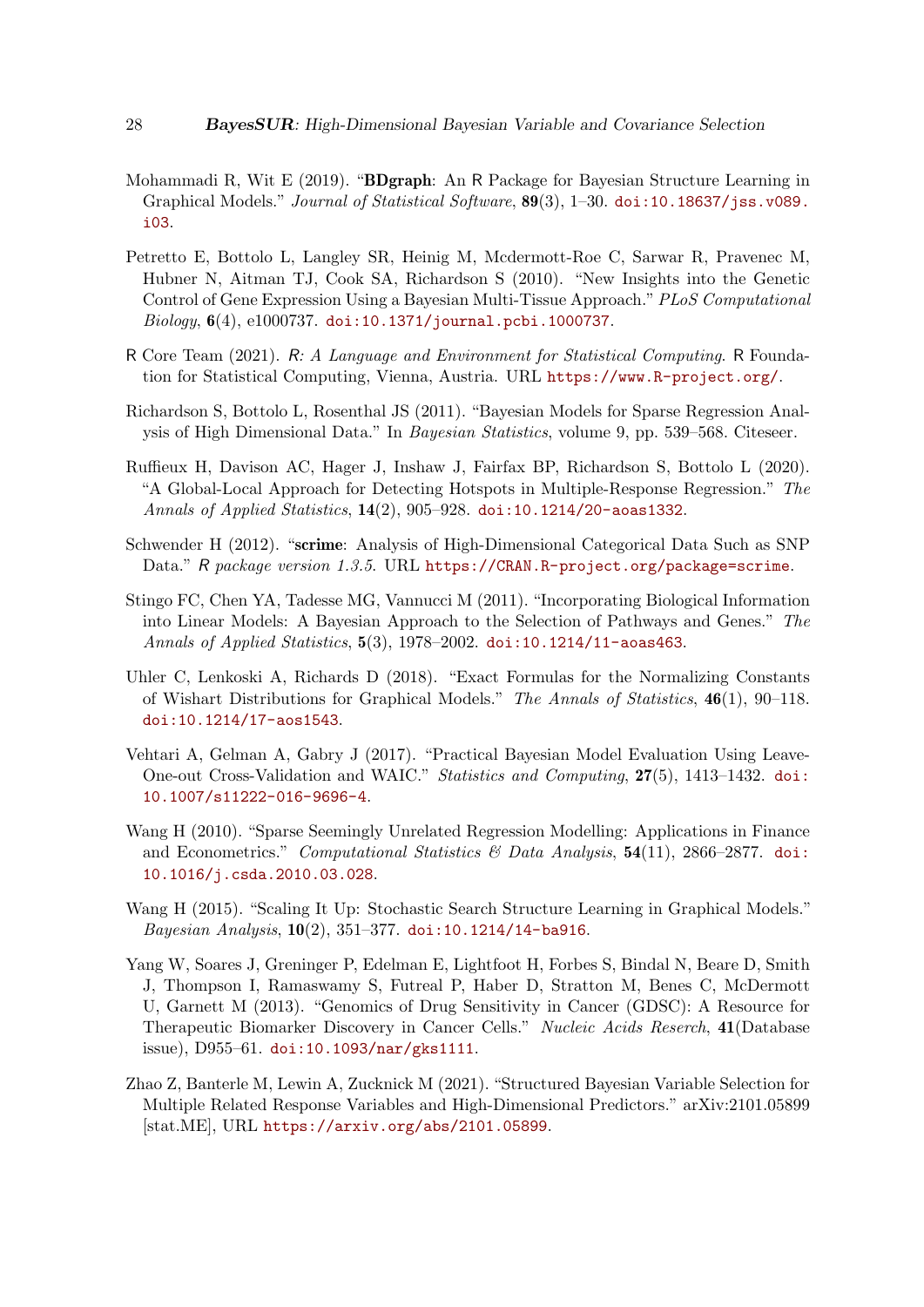# A. The elpd

<span id="page-28-0"></span>Without loss of generality, here we only consider each response variable  $y$  of the whole response matrix **Y**, predictor matrix **X** and corresponding coefficients p-column vector  $\beta$ . Then the basic linear model is

$$
\mathbf{y}|\mathbf{X}, \boldsymbol{\beta}, \sigma^2 \sim \mathcal{N}(\mathbf{X}\boldsymbol{\beta}, \sigma^2 \mathbb{I}_m),
$$
  
\n
$$
\boldsymbol{\beta}|\sigma^2 \sim \mathcal{N}(\boldsymbol{\mu}_{\beta}, \sigma^2 V_{\beta}),
$$
  
\n
$$
\sigma^2 \sim \mathcal{IG}(a, b).
$$
 (A.1)

In [Bottolo](#page-25-3) *et al.* [\(2011\)](#page-25-3) and the HRR model of this article,  $\mu_{\beta} = 0$  and  $V_{\beta} = \mathbb{I}_p$  for non-zero coefficients.

### A.1. Posterior predictive for the HRR model

From [\(A.1\)](#page-28-0), the joint distribution of  $(\beta, \sigma^2)$  is Normal-Inverse-Gamma, i.e.,

$$
f(\boldsymbol{\beta}, \sigma^2) = f(\boldsymbol{\beta}|\sigma^2)f(\sigma^2) = \mathcal{N}(\boldsymbol{\mu}_{\beta}, \sigma^2 V_{\beta}) \cdot \mathcal{IG}(a, b) = \mathcal{NIG}(\boldsymbol{\mu}_{\beta}, V_{\beta}, a, b).
$$

Further we know the posterior distribution of  $(\beta, \sigma^2)$  is still Normal-Inverse-Gamma  $\mathcal{NIG}(\mu^*_\beta, V^*_\beta, a^*, b^*)$ [\(Banerjee 2008\)](#page-24-1), where

$$
\mu^* = (V_\beta^{-1} + \mathbf{X}^\top \mathbf{X})^{-1} (V_\beta^{-1} \mu_\beta + \mathbf{X}^\top y),
$$
  
\n
$$
V^* = (V_\beta^{-1} + \mathbf{X}^\top \mathbf{X})^{-1},
$$
  
\n
$$
a^* = a + \frac{n}{2},
$$
  
\n
$$
b^* = b + \frac{1}{2} (\mu_\beta^\top V_\beta^{-1} \mu_\beta + \mathbf{y}^\top \mathbf{y} - \mu^{* \top} V^{* - 1} \mu^*).
$$

Now we derive the posterior predictive w.r.t. the individual response  $y_i$ . Let  $f(y_i|\beta, \sigma^2)$  $\mathcal{N}(X_i \beta, \sigma^2)$ , where  $X_i = (X_{i1}, \cdots, X_{ip})$  the *i*-th row of matrix **X**.

$$
f(y_i|\mathbf{y}) = \int f(y_i|\beta, \sigma^2) f(\beta, \sigma^2|\mathbf{y}) d\beta d\sigma^2
$$
  
= 
$$
\int \mathcal{N}(X_i \beta, \sigma^2) \cdot \mathcal{N} \mathcal{I} \mathcal{G}(\boldsymbol{\mu}^*, V^*, a^*, b^*) d\beta d\sigma^2
$$
  
= 
$$
\int \frac{b^{*a^*}}{(2\pi)^{\frac{p+1}{2}} \Gamma(a^*)|V^*|^{1/2}} \left(\frac{1}{\sigma^2}\right)^{a^* + \frac{p+1}{2} + 1} \times
$$
  

$$
\exp\left\{-\frac{1}{\sigma^2} \left[b^* + \frac{1}{2} \left\{(\beta - \boldsymbol{\mu}^*)^\top V^{*-1}(\beta - \boldsymbol{\mu}^*) + (y_i - X_i \beta)^2\right\}\right\} d\beta d\sigma^2
$$
  
= 
$$
\int \frac{b^{*a^*}}{(2\pi)^{\frac{p+1}{2}} \Gamma(a^*)|V^*|^{1/2}} \left(\frac{1}{\sigma^2}\right)^{a^* + \frac{p+1}{2} + 1} \times
$$
  

$$
\exp\left\{-\frac{1}{\sigma^2} \left[b^{**} + \frac{1}{2}(\beta - \boldsymbol{\mu}^{**})^\top V^{**-1}(\beta - \boldsymbol{\mu}^{**})\right]\right\} d\beta d\sigma^2
$$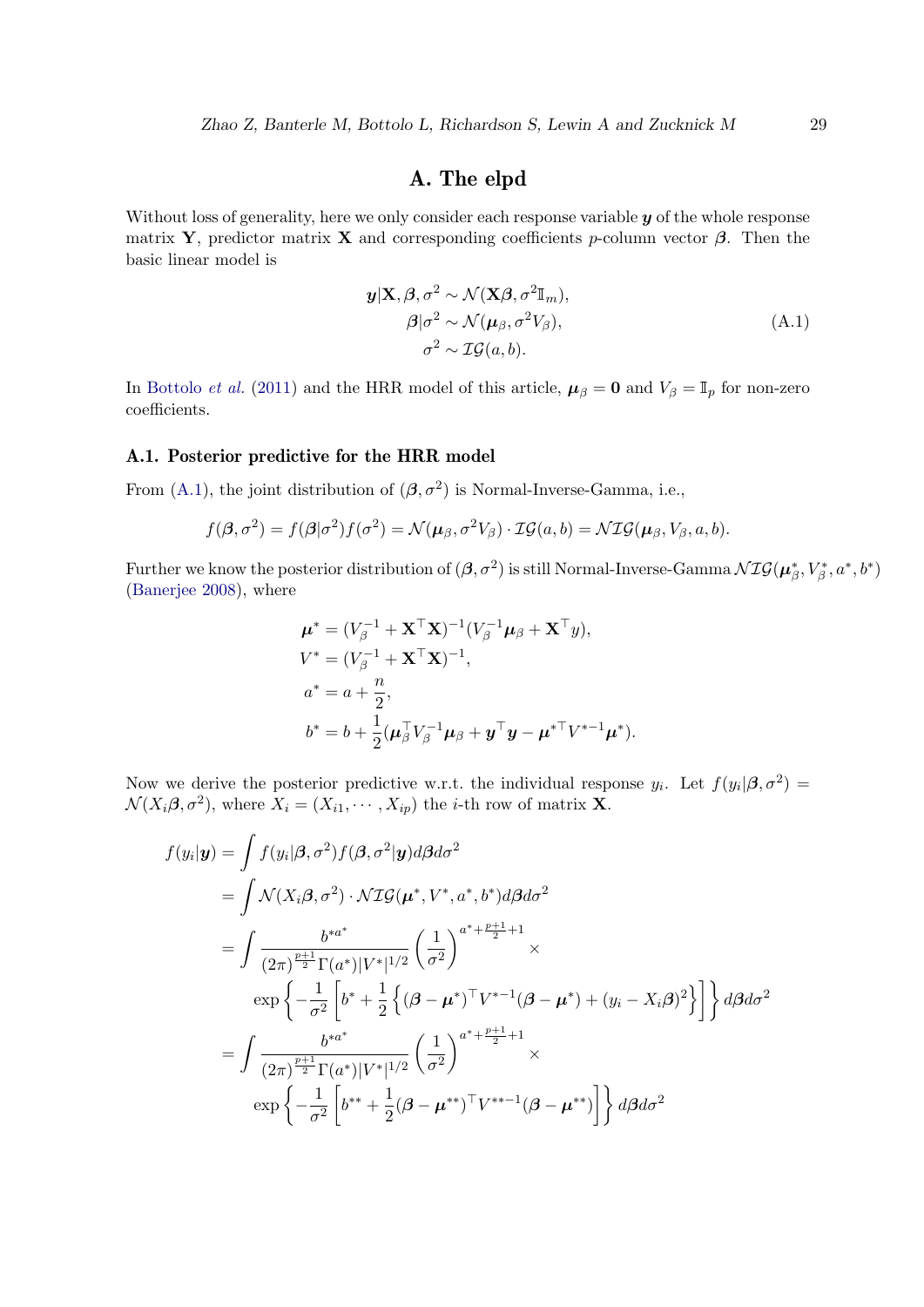where  $|\cdot|$  is determinant and

$$
\mu^{**} = (V^{*-1} + X_i^{\top} X_i)^{-1} (V^{*-1} \mu^* + X_i^{\top} y_i),
$$
  
\n
$$
V^{**} = (V^{*-1} + X_i^{\top} X_i)^{-1},
$$
  
\n
$$
b^{**} = b^* + \frac{1}{2} (\mu_{\beta}^{* \top} V^{*-1} \mu^* + y_i^2 - \mu^{** \top} V^{**-1} \mu^{**}).
$$

Let  $z \triangleq \frac{c}{\sigma^2}$ ,  $c \triangleq b^{**} + \frac{1}{2}$  $\frac{1}{2}(\boldsymbol{\beta} - \boldsymbol{\mu}^{**})^{\top}V^{**-1}(\boldsymbol{\beta} - \boldsymbol{\mu}^{**}),$  and then

$$
f(y_i|\mathbf{y}) = \frac{b^{*a^*}}{(2\pi)^{\frac{p+1}{2}}\Gamma(a^*)|V^*|^{1/2}} \int c^{-(a^*+\frac{p+1}{2}+1)} z^{a^*+\frac{p+1}{2}+1} e^{-z} dz^{-1} d\beta
$$
  
\n
$$
= \frac{b^{*a^*}}{(2\pi)^{\frac{p+1}{2}}\Gamma(a^*)|V^*|^{1/2}} \int c^{-(a^*+\frac{p+1}{2})} d\beta
$$
  
\n
$$
= \frac{b^{*a^*}}{(2\pi)^{\frac{p+1}{2}}\Gamma(a^*)|V^*|^{1/2}} \int \left[ b^{**} + \frac{1}{2} (\beta - \mu^{**})^{\top} V^{**-1} (\beta - \mu^{**}) \right] d\beta
$$
  
\n
$$
= \frac{b^{*a^*}}{(2\pi)^{\frac{p+1}{2}}\Gamma(a^*)|V^*|^{1/2}} b^{**-\frac{2a^*+p+1}{2}} \int \frac{\Gamma(\frac{2a^*+p+1}{2})}{\Gamma(\frac{2a^*+1}{2})\pi^{p/2} |(2a^*+1)|\frac{2b^{**}}{2a^*+1}V^{**}|]^{\frac{1}{2}}} \times
$$
  
\n
$$
\left[ 1 + \frac{(\beta - \mu^{**})^{\top} [\frac{2b^{**}}{2a^*+1}V^{**}]^{-1} (\beta - \mu^{**})}{2a^*+1} \right]^{-\frac{2a^*+p+1}{2}} d\beta.
$$

The integrand above is the density of  $\beta$ , which is actually a multivariate t-distribution  $\text{MVSt}_{2a^*+1}(\mu^{**}, \frac{2b^{**}}{2a^*+1})$  $\frac{2b^{**}}{2a^*+1}V^{**}$ ). Since

$$
|2b^{**}V^{**}|^{1/2} = 2^{p/2}b^{**\frac{1}{2}}\frac{|V^*|^{1/2}}{|1 + X_iV^*X_i^\top|^{1/2}},
$$

then we have

$$
f(y_i|\mathbf{y}) = \frac{\Gamma(\frac{2a^*+1}{2})}{\sqrt{2a^* \pi} \Gamma(\frac{2a^*}{2}) \left[\frac{2b^*}{2a^*} (1 + X_i V^* X_i^\top)\right]^{1/2}} \left[1 + \frac{(y_i - X_i \mu^*)^2 \left{\frac{2b^*}{2a^*} (1 + X_i V^* X_i^\top)\right\}}{2a^*}\right]^{-\frac{2a^*+1}{2}}
$$

.

This is like a univariate t-distribution shifted by  $-X_i\mu^*$  and scaled by  $\frac{\frac{2b^*}{2a^*}(1+X_iV^*X_i^{\top})}{2a^*}$  $\frac{2a^{\ast}}{2a^{\ast}}$ . [Vehtari](#page-27-7) *et al.* [\(2017\)](#page-27-7) proposed the expected log pointwise predictive density (elpd) to measure the predictive accuracy for the new data  $\tilde{y}_i$   $(i = 1, \dots, n)$ . The elpd is defined as

$$
elpd = \sum_{i=1}^{n} \int f(\tilde{y}_i) \log f(\tilde{y}_i | \mathbf{y}) d\tilde{y}_i.
$$

Therefore, we use the log pointwise predictive density (lpd) to measure the predictive accuracy, i.e., lpd =  $\sum_{i=1}^{n} \log f(y_i | \mathbf{y})$ . The widely applicable information criterion (WAIC) is an alternative approach which is

$$
lpd - \sum_{i=1}^{n} Var[log f(y_i|\mathbf{y})],
$$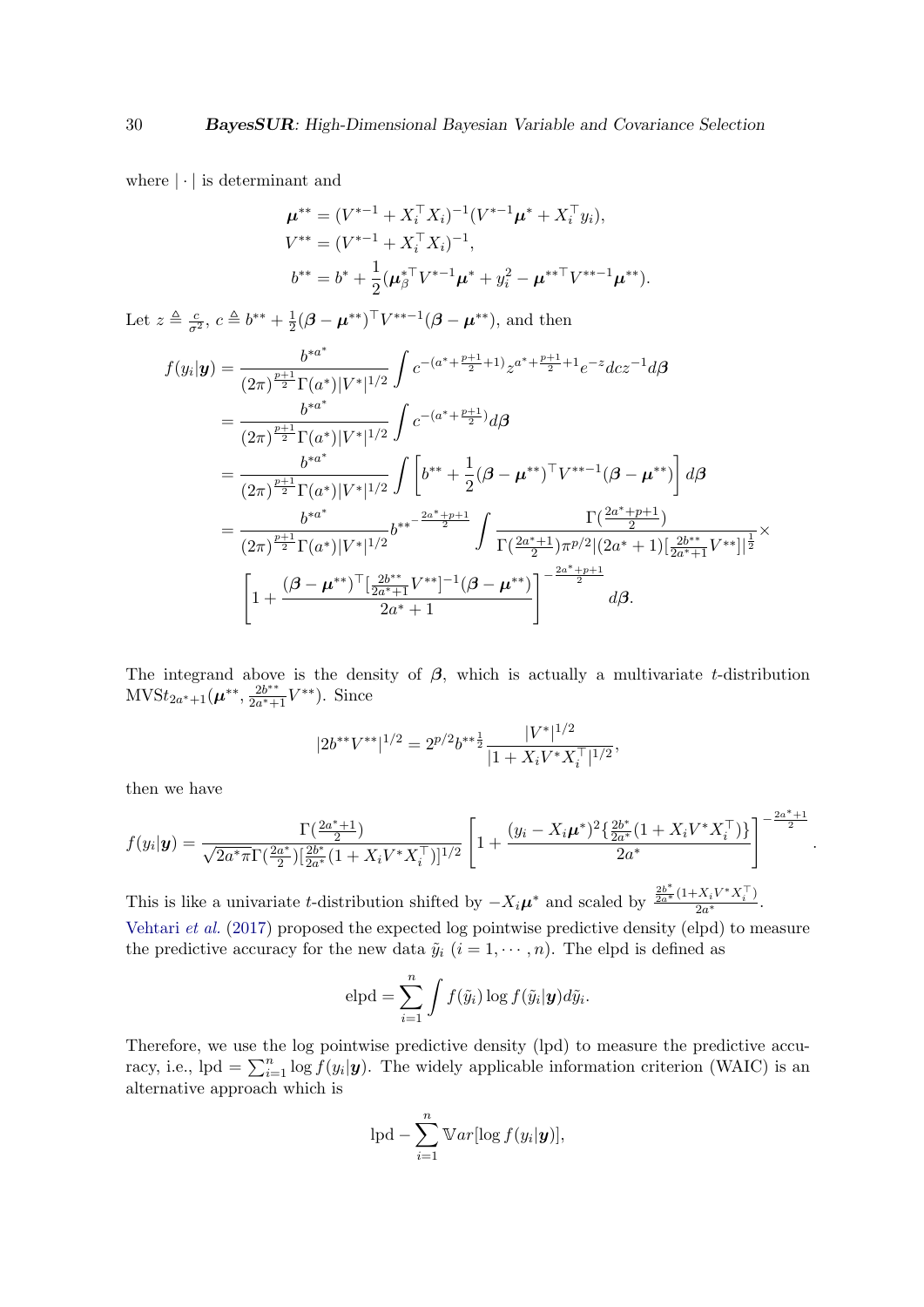where  $Var[\cdot]$  denotes the variance of logarithm  $y_i|\mathbf{y}$  that can be estimated from the MCMC iterations.

### A.2. Posterior predictive for the dSUR and SSUR models

For the dSUR and SSUR models, the response variables are independent in their parameterized forms. It is feasible to use the out-of-sample predictive to measure the elpd. The Bayesian leave-one-out estimate is

$$
\mathrm{elpd}_{\mathrm{loo}} = \sum_{i=1}^{n} \log f(y_i | \mathbf{y}_{-i}).
$$

As derived via importance sampling, we get

$$
f(y_i|\mathbf{y}_{-i}) \approx \frac{1}{\frac{1}{T}\sum_{t=1}^T \frac{1}{f(y_i|\theta^t)}},
$$

where all related parameters  $\theta^t$  are drawn from their full posteriors. The WAIC is estimated by

$$
\widehat{\mathrm{elpd}}_{\mathrm{wait}} = \widehat{\mathrm{elpd}}_{\mathrm{loo}} - \sum_{i=1}^{n} \mathbb{V}ar_{t=1}^{T}[\log f(y_i|\boldsymbol{\theta}^t)].
$$

The posterior predictive  $f(y_i|\mathbf{y}_{-i})$  can be used to check outliers, which is also named the conditional predictive ordinate (CPO, [Gelfand 1996\)](#page-25-9).

### Affiliation:

Zhi Zhao, Manuela Zucknick Oslo Centre for Biostatistics and Epidemiology Department of Biostatistics Institute of Basic Medical Sciences University of Oslo P.O. Box 1122 Blindern 0317 Oslo, Norway E-mail: [zhi.zhao@medisin.uio.no](mailto:zhi.zhao@medisin.uio.no), [manuela.zucknick@medisin.uio.no](mailto:manuela.zucknick@medisin.uio.no)

Marco Banterle, Alex Lewin Department of Medical Statistics Faculty of Epidemiology and Population Health London School of Hygiene & Tropical Medicine Keppel St, Bloomsbury London WC1E 7HT, United Kingdom E-mail: [marco.banterle@gmail.com](mailto:marco.banterle@gmail.com), [alex.lewin@lshtm.ac.uk](mailto:alex.lewin@lshtm.ac.uk)